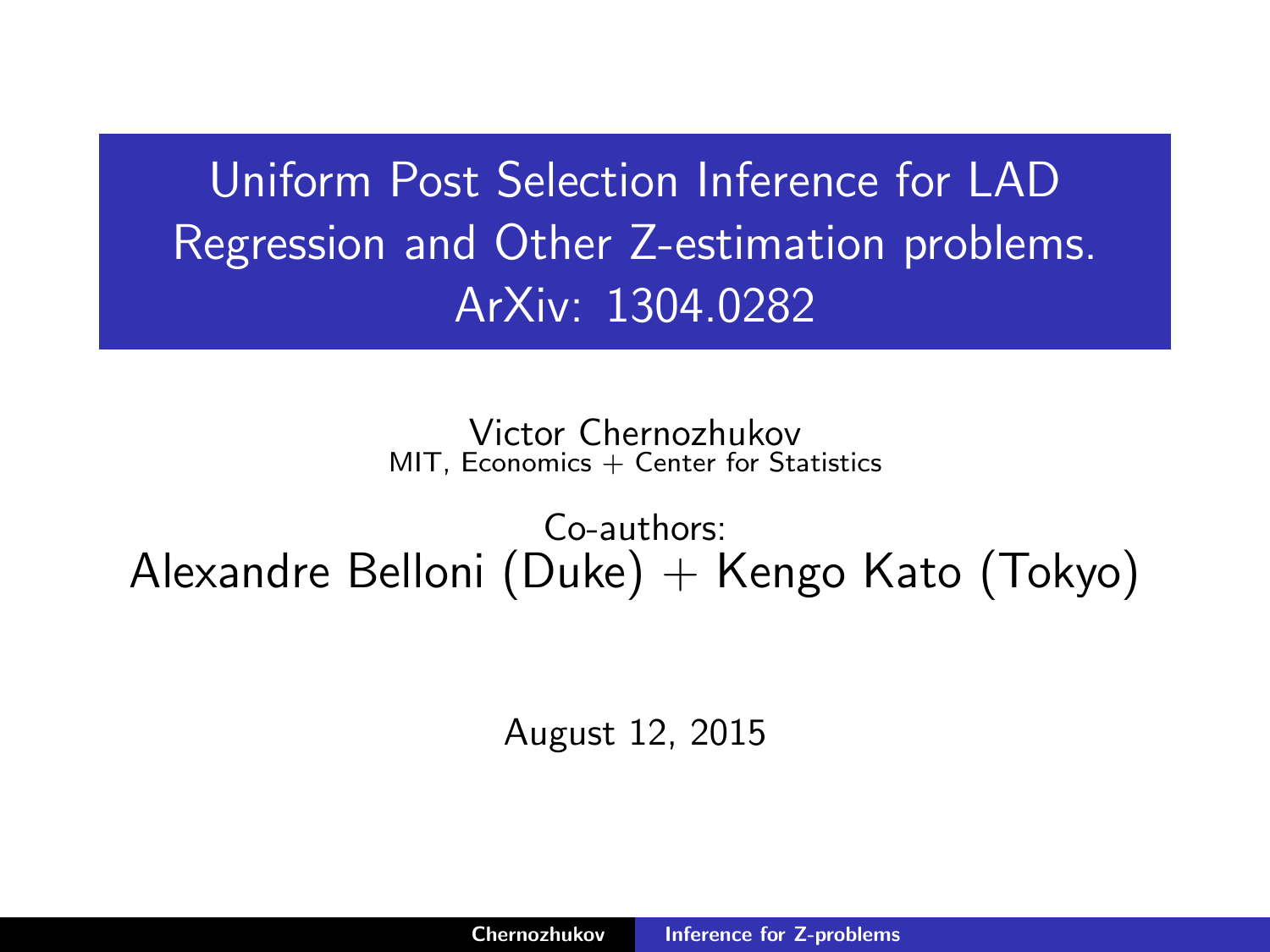#### "Uniform Post Selection Inference for LAD Regression and Other Z-estimation problems"

Oberwolfach, 2012; ArXiv, 2013; published by Biometrika, 2014

1. Develop uniformly valid confidence regions for a target regression coefficient in a high-dimensional sparse median regression model (extends our earlier work in ArXiv 2010, 2011).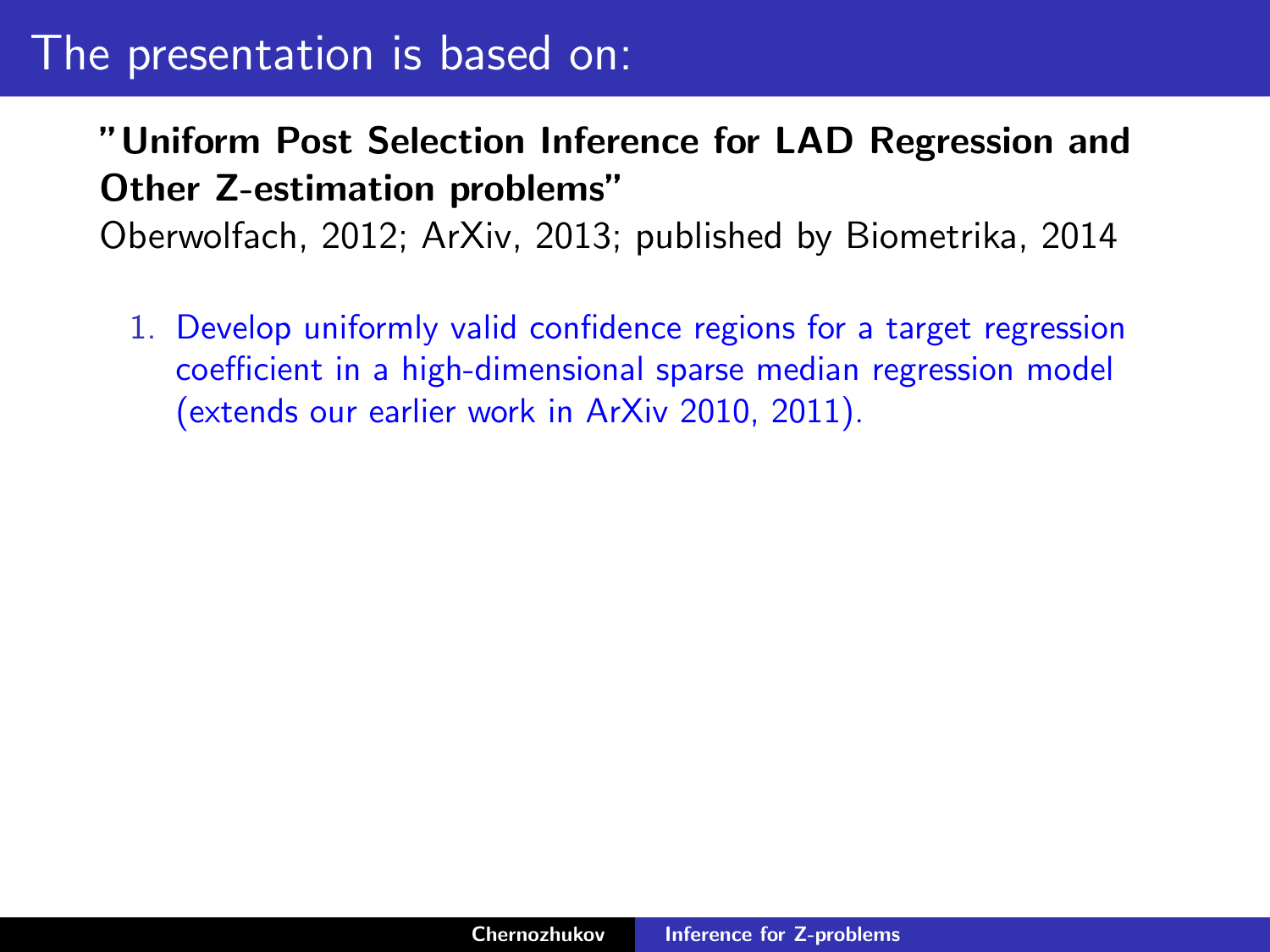#### "Uniform Post Selection Inference for LAD Regression and Other Z-estimation problems"

Oberwolfach, 2012; ArXiv, 2013; published by Biometrika, 2014

- 1. Develop uniformly valid confidence regions for a target regression coefficient in a high-dimensional sparse median regression model (extends our earlier work in ArXiv 2010, 2011).
- 2. New methods are based on Z-estimation using scores that are Neyman-orthogonalized with respect to perturbations of nuisance parameters.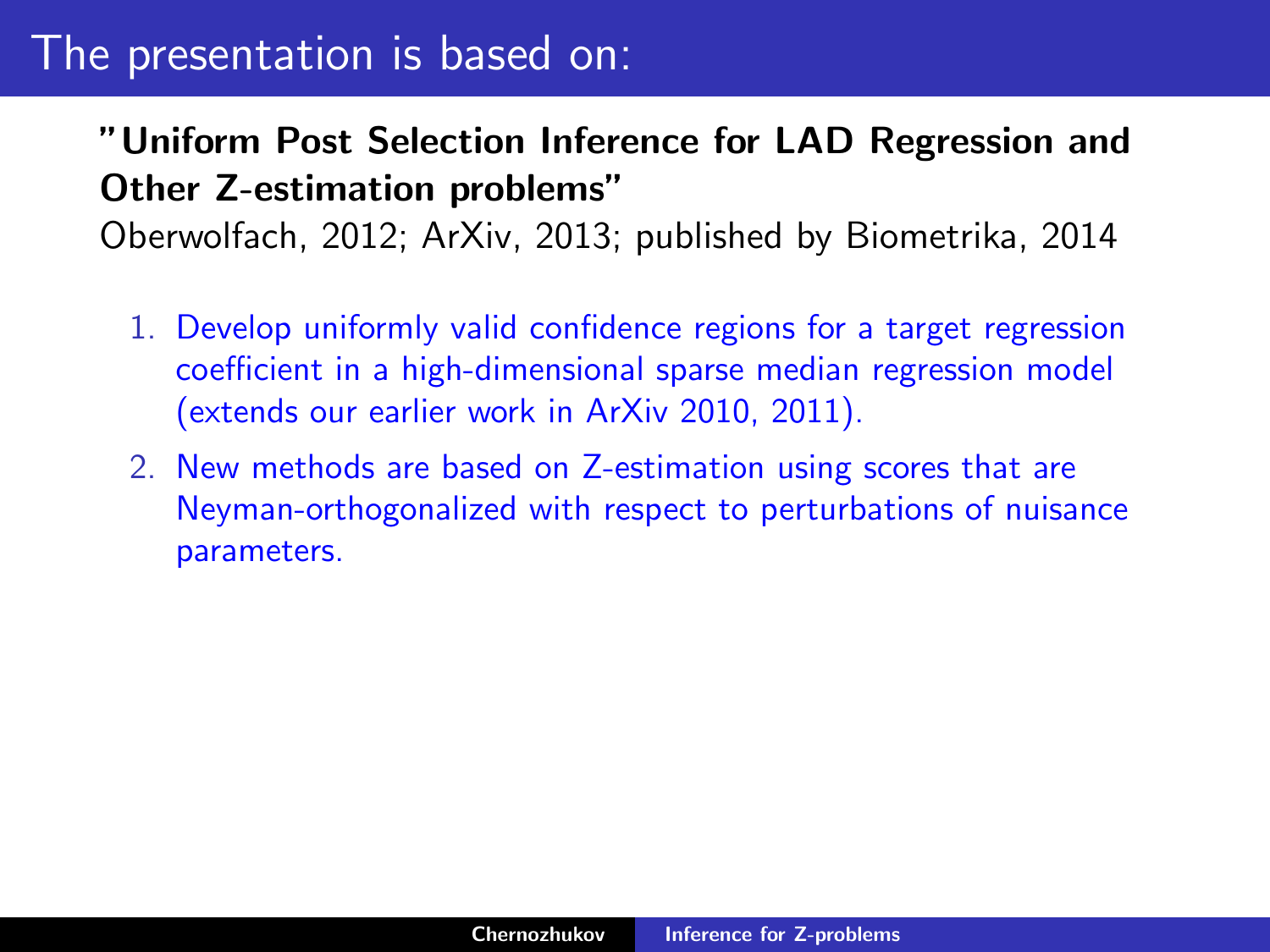#### "Uniform Post Selection Inference for LAD Regression and Other Z-estimation problems"

Oberwolfach, 2012; ArXiv, 2013; published by Biometrika, 2014

- 1. Develop uniformly valid confidence regions for a target regression coefficient in a high-dimensional sparse median regression model (extends our earlier work in ArXiv 2010, 2011).
- 2. New methods are based on Z-estimation using scores that are Neyman-orthogonalized with respect to perturbations of nuisance parameters.
- 3. The estimator of a target regression coefficient is root-n consistent and asymptotically normal, **uniformly** with respect to the underlying sparse model, and is semi-parametrically efficient.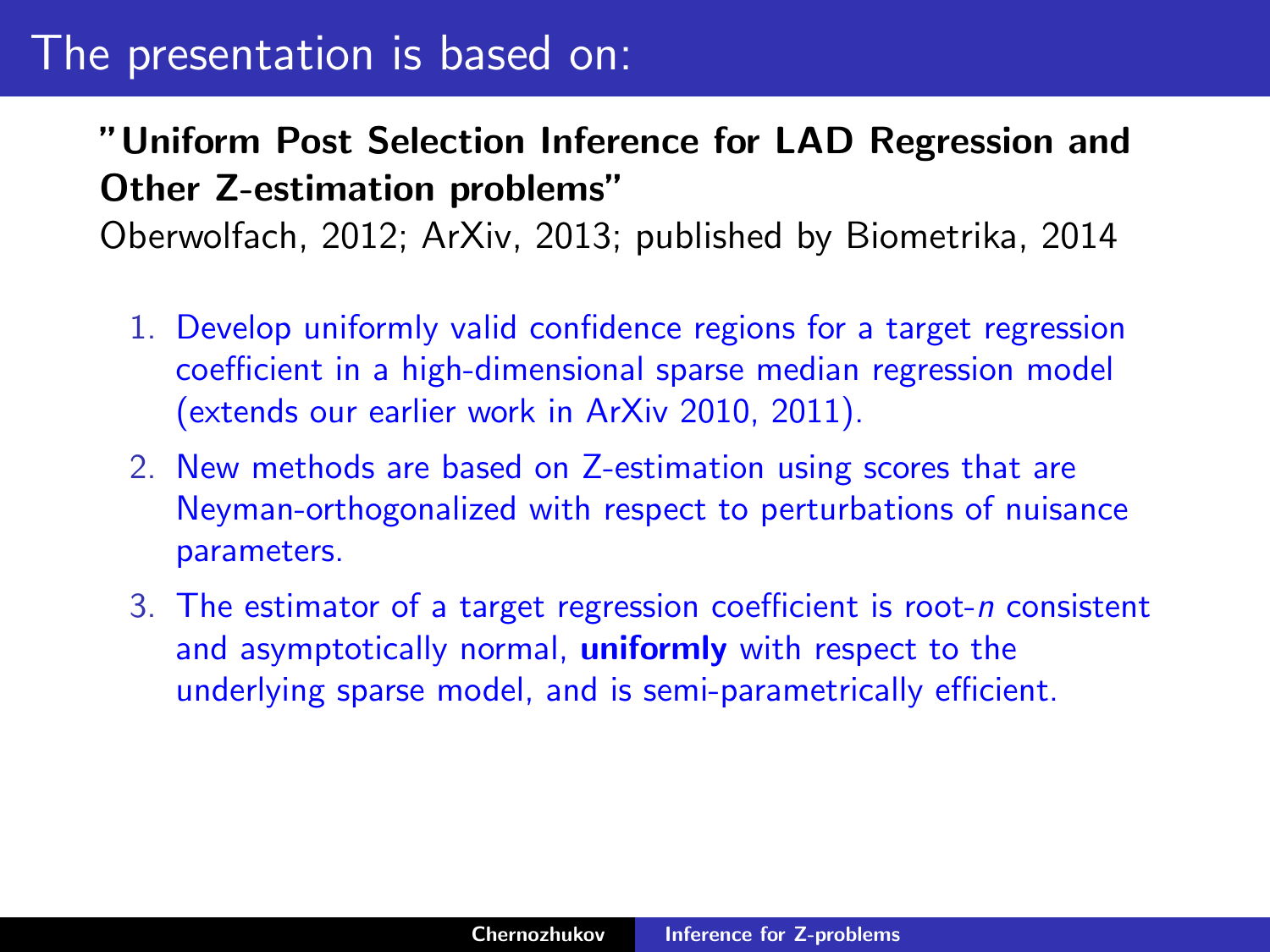#### "Uniform Post Selection Inference for LAD Regression and Other Z-estimation problems"

Oberwolfach, 2012; ArXiv, 2013; published by Biometrika, 2014

- 1. Develop uniformly valid confidence regions for a target regression coefficient in a high-dimensional sparse median regression model (extends our earlier work in ArXiv 2010, 2011).
- 2. New methods are based on Z-estimation using scores that are Neyman-orthogonalized with respect to perturbations of nuisance parameters.
- 3. The estimator of a target regression coefficient is root-n consistent and asymptotically normal, **uniformly** with respect to the underlying sparse model, and is semi-parametrically efficient.
- 4. Extend methods and results to general Z-estimation problems with orthogonal scores and many target parameters  $p_1 \gg n$ , and construct joint confidence rectangles on all target coefficients and control Family-Wise Error Rate.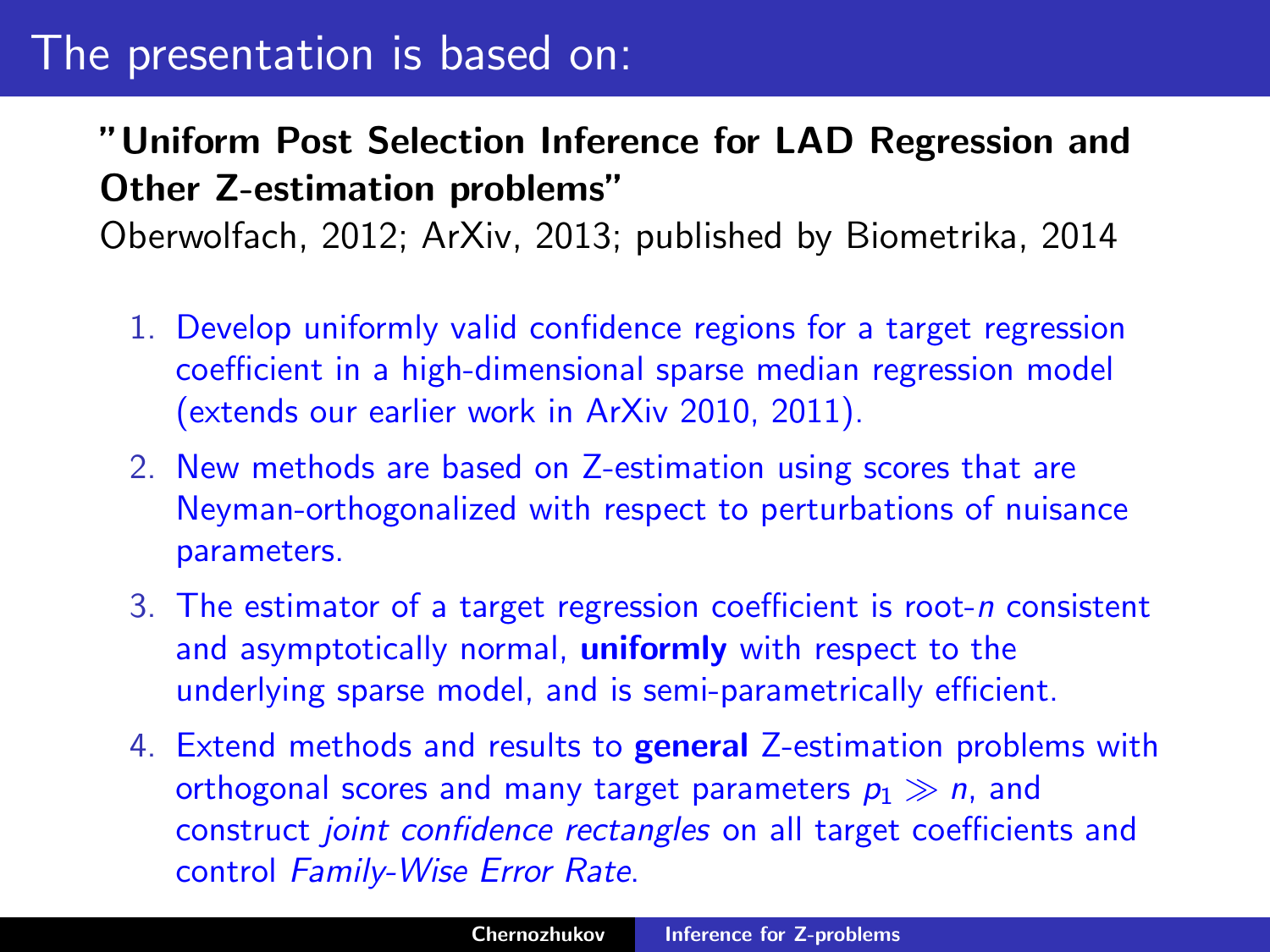- 1. Z-problems like mean, median, logistic regressions and the associated scores
- 2. Problems with naive plug-in inference (where we plug-in regularized or post-selection estimators)
- 3. Problems can be fixed by using Neyman-orthogonal scores, which differ from original scores in most problems
- 4. Generalization to many target coefficients
- 5. Literature: orthogonal scores vs. debiasing
- 6. Conclusion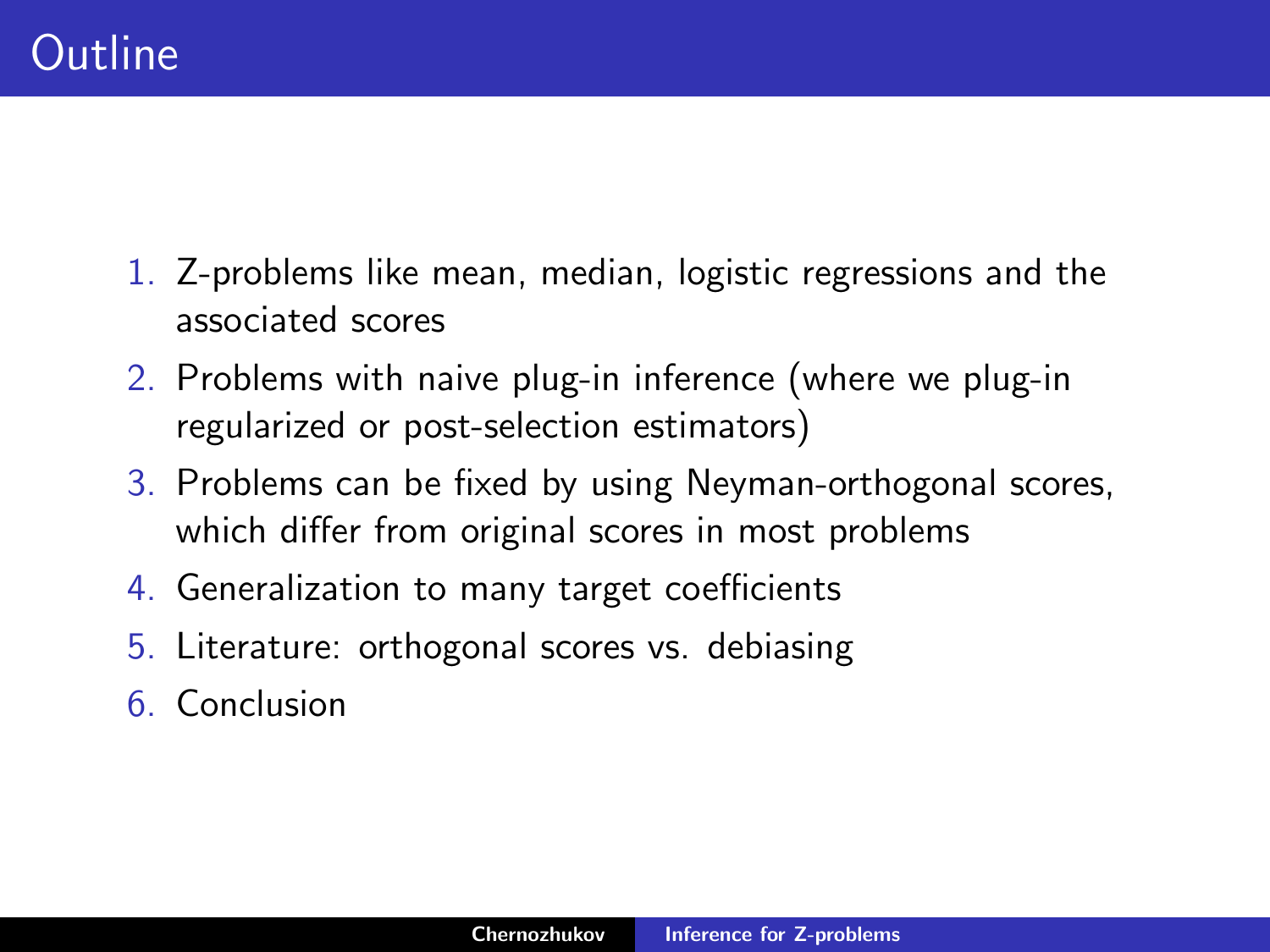# 1. Z-problems

- **Consider examples with y** response,  $d_i$  the target regressor, and  $x_i$  covariates, with  $p = dim(x_i) \gg n$
- $\blacktriangleright$  Least squares projection:

$$
\mathbb{E}[(y_i - d_i\alpha_0 - x_i'\beta_0)(d_i, x_i')'] = 0
$$

 $\blacktriangleright$  LAD regression:

$$
\mathbb{E}[\{1(y_i \leq d_i \alpha_0 + x_i'\beta_0) - 1/2\}(d_i, x_i')'] = 0
$$

 $\blacktriangleright$  Logistic Regression:

$$
\mathbb{E}[\{y_i - \Lambda(d_i\alpha_0 + x_i'\beta_0)\}w_i(d_i,x_i')'] = 0,
$$

where  $\Lambda(t) = \exp(t)/\{1 + \exp(t)\}\$ ,  $w_i = 1/\Lambda_i(1 - \Lambda_i)$ , and  $\Lambda_i = \Lambda (d_i \alpha_0 + x'_i \beta_0).$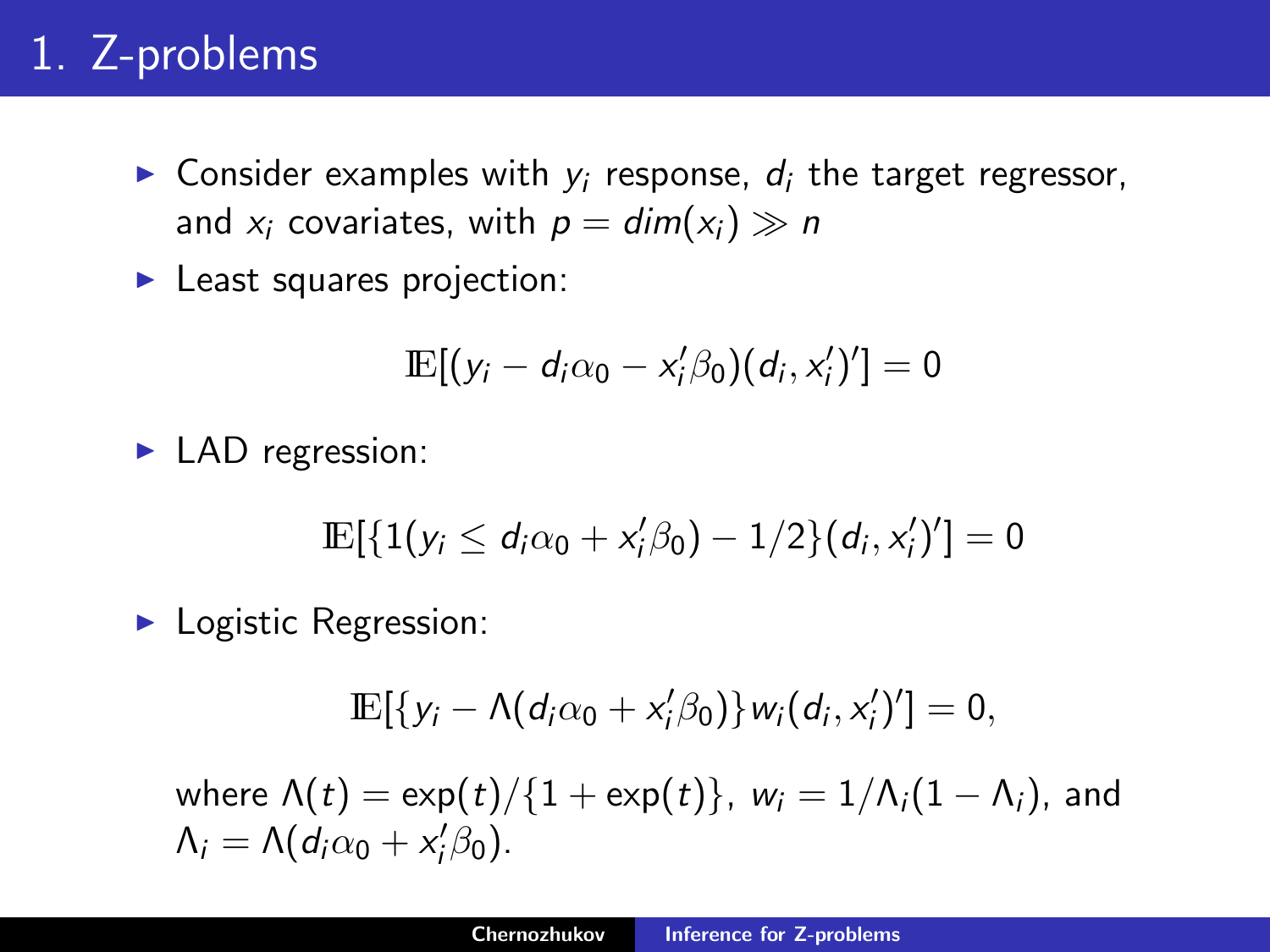# 1. Z-problems

In all cases have the Z-problem (focusing on a subset of equations that identify  $\alpha_0$  given  $\beta_0$ ):



with non-orthogonal scores (check!):

$$
\partial_{\beta} \mathbb{E}[\varphi(W,\alpha_0,\beta)]\Big|_{\beta=\beta_0} \neq 0.
$$

► Can we use plug-in estimators  $\hat{\beta}$ , based on regularization via penalization or selection, to form Z-estimators of  $\alpha_0$ ?

$$
\mathop{\mathrm{I\!E}}\nolimits_n[\varphi(W, \hat \alpha, \hat \beta)] = 0
$$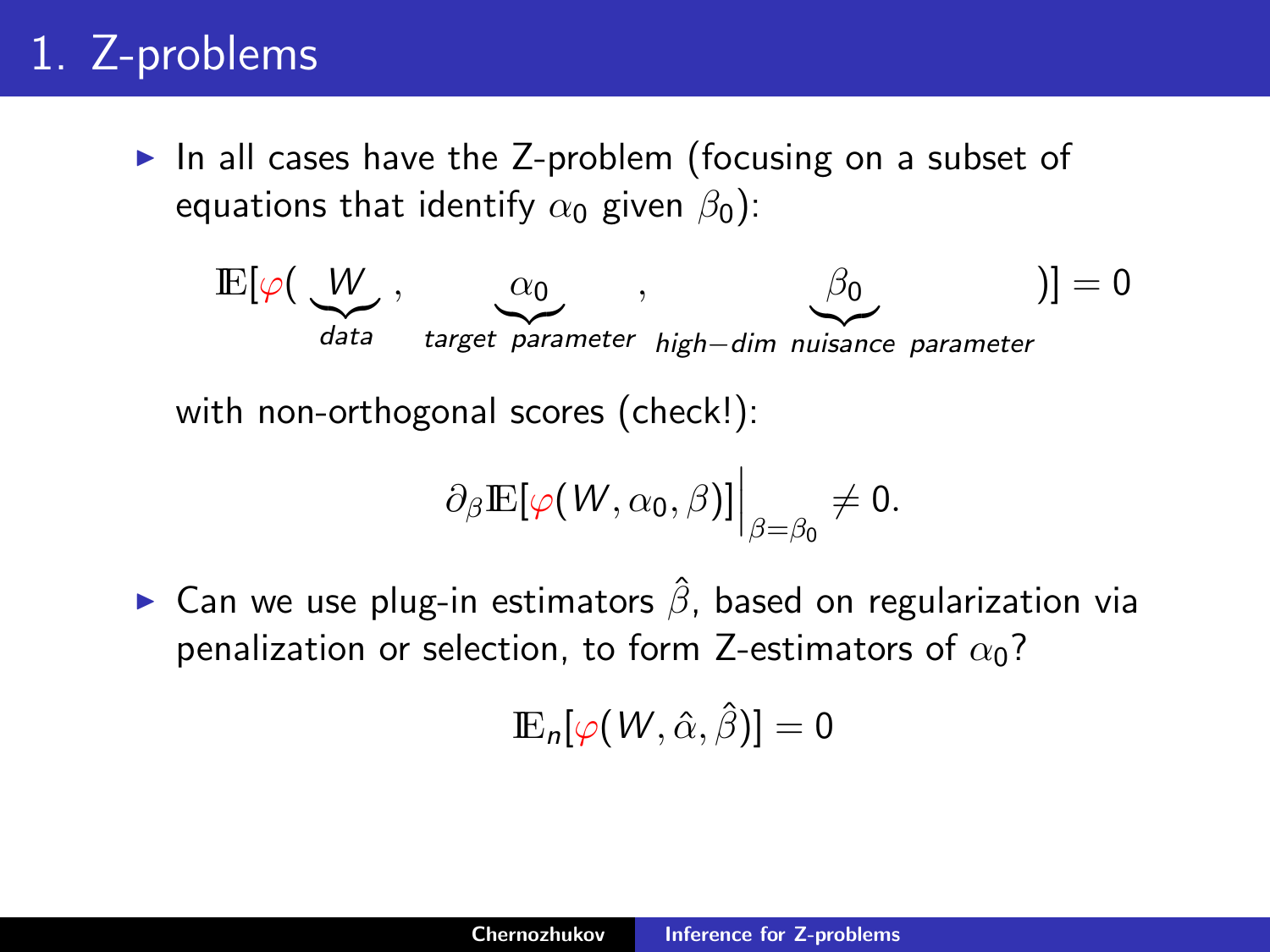# 1. Z-problems

In all cases have the Z-problem (focusing on a subset of equations that identify  $\alpha_0$  given  $\beta_0$ ):



with non-orthogonal scores (check!):

$$
\partial_{\beta} \mathbb{E}[\varphi(W,\alpha_0,\beta)]\Big|_{\beta=\beta_0} \neq 0.
$$

► Can we use plug-in estimators  $\hat{\beta}$ , based on regularization via penalization or selection, to form Z-estimators of  $\alpha_0$ ?

$$
\mathop{\mathrm{I\!E}}\nolimits_n[\varphi(W, \hat \alpha, \hat \beta)] = 0
$$

 $\blacktriangleright$  The answer is NO!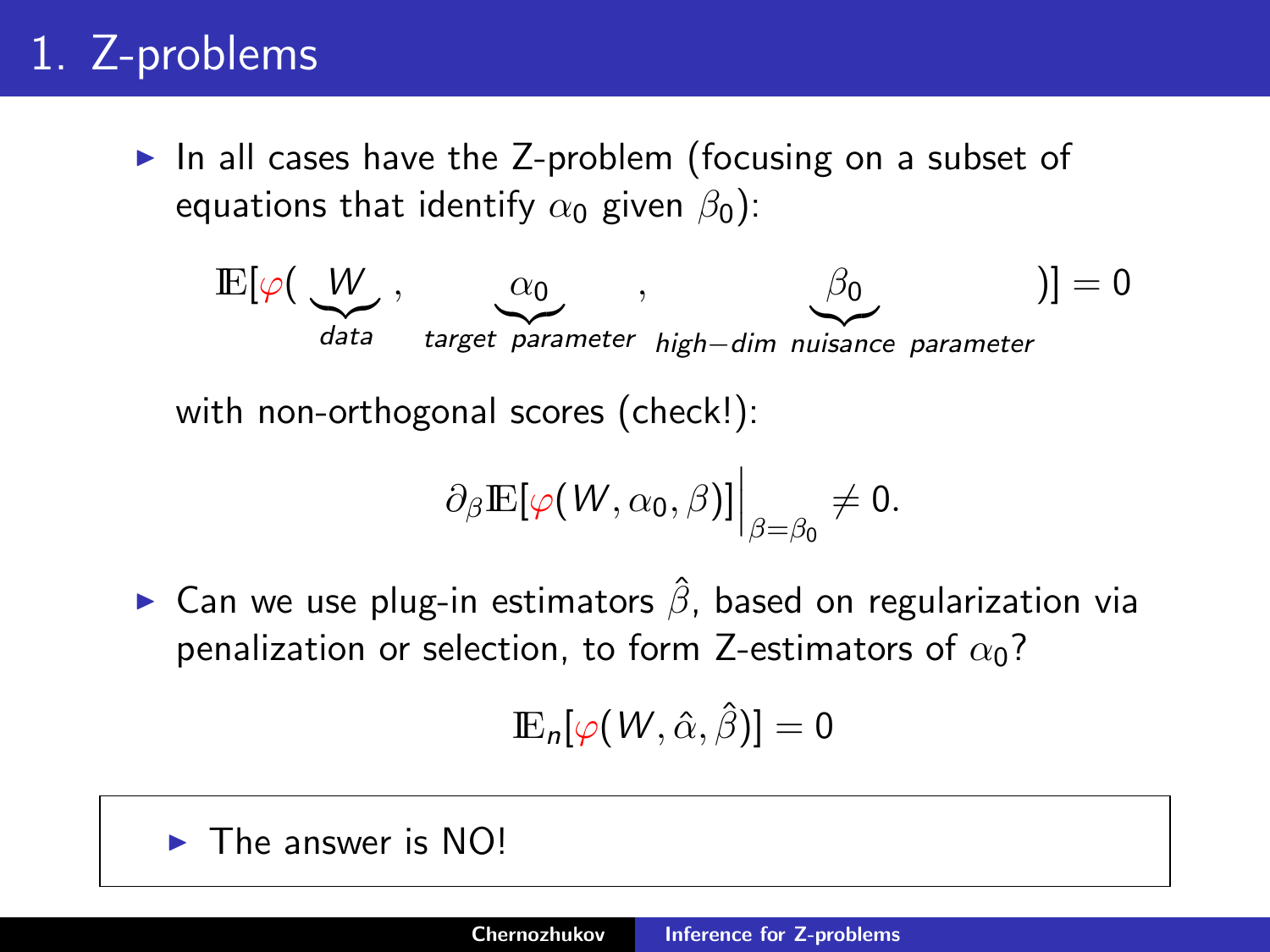## 2. Problems with naive plug-in inference: MC Example

In this simulation we used:  $p = 200$ ,  $n = 100$ ,  $\alpha_0 = .5$ 

$$
y_i = d_i \alpha_0 + x'_i \beta_0 + \zeta_i, \quad \zeta_i \sim N(0,1)
$$

$$
d_i=x_i'\gamma_0+v_i,\ \ v_i\sim N(0,1)
$$

 $\blacktriangleright$  approximately sparse model

$$
|\beta_{0j}| \propto 1/j^2, |\gamma_{0j}| \propto 1/j^2
$$

 $\rightarrow$  so can use L1-penalization

- $R^2 = .5$  in each equation
- $\blacktriangleright$  regressors are correlated Gaussians:

$$
x \sim N(0, \Sigma), \quad \Sigma_{kj} = (0.5)^{|j-k|}.
$$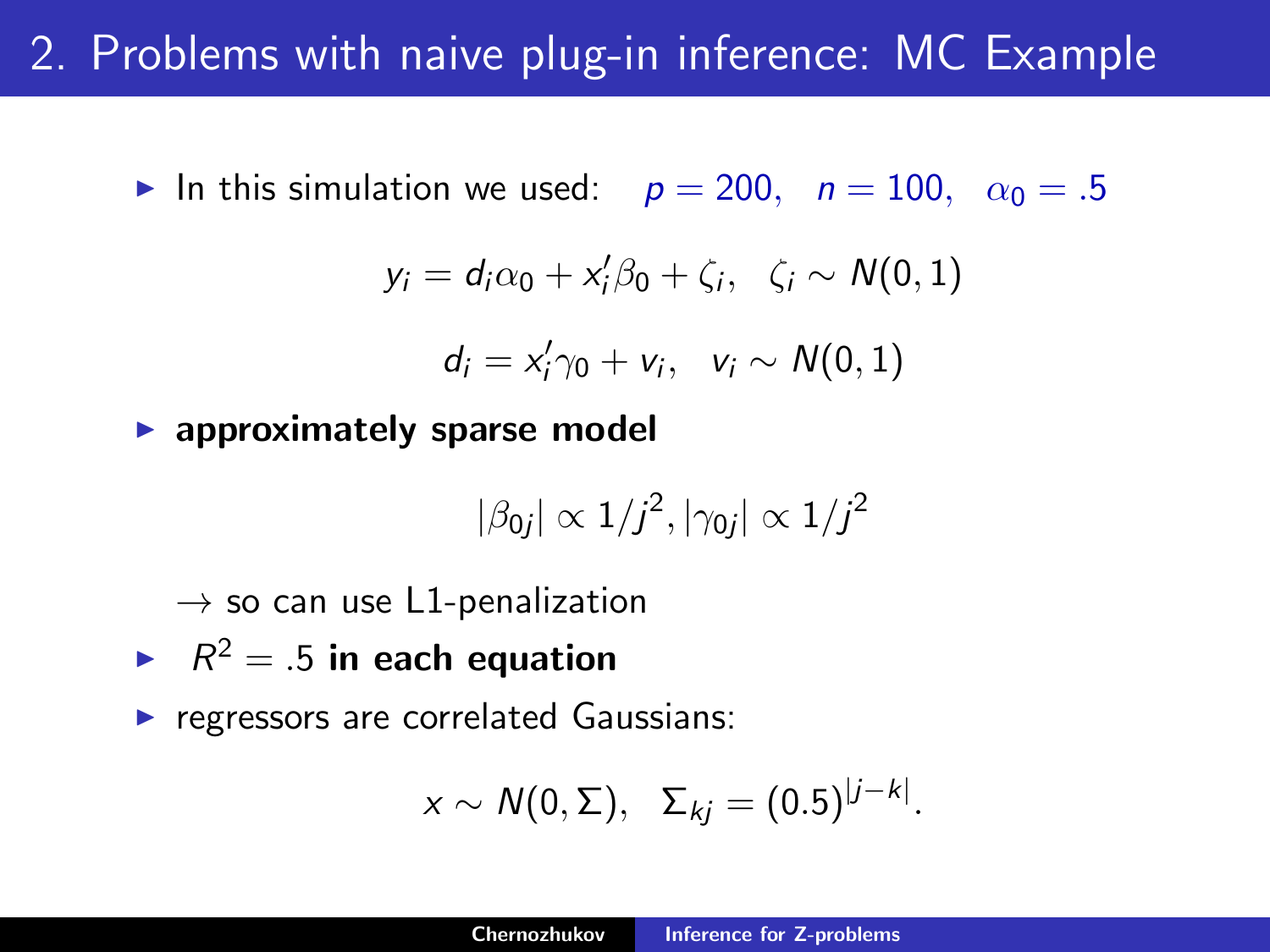### 2.a. Distribution of The Naive Plug-in Z-Estimator

 $p = 200$  and  $n = 100$ 

(the picture is roughly the same for median and mean problems)



 $\implies$  badly biased, misleading confidence intervals; predicted by "impossibility theorems" in Leeb and Pötscher (2009)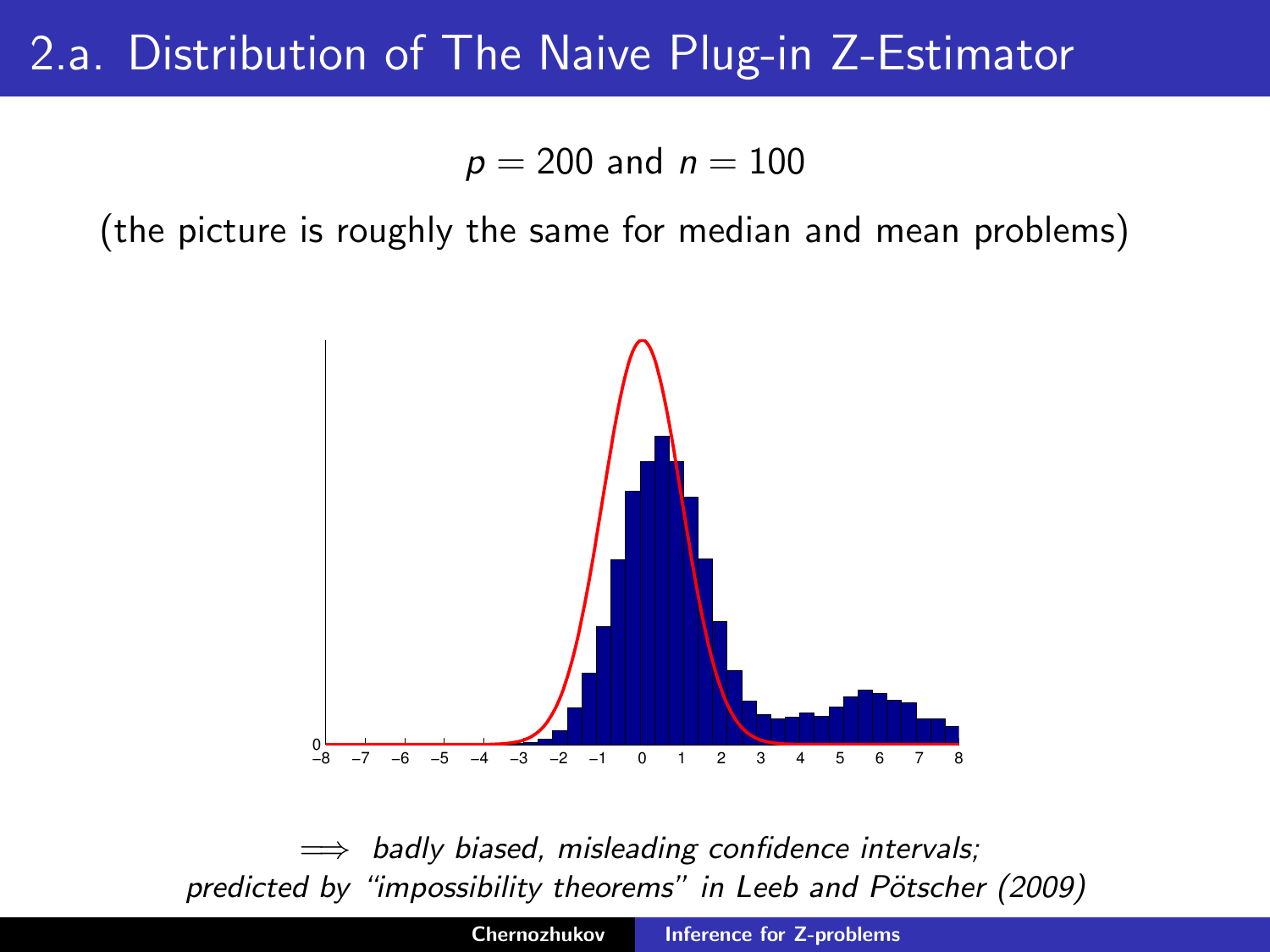## 2.b. Regularization Bias of The Naive Plug-in Z-Estimator

 $\triangleright$   $\hat{\beta}$  is a plug-in for  $\beta_0$ ; bias in estimating equations:

$$
\nabla \overline{n} \mathbb{E} \varphi(W, \alpha_0, \beta) \Big|_{\beta = \hat{\beta}} = \overbrace{\sqrt{n} \mathbb{E} \varphi(W, \alpha_0, \beta_0)}^{\varphi = 0}
$$
  
+ 
$$
\underbrace{\partial_{\beta} \mathbb{E} \varphi(W, \alpha_0, \beta)}_{=: I \to \infty} \Big|_{\beta = \beta_0} \sqrt{n} (\hat{\beta} - \beta_0) + \underbrace{O(\sqrt{n} || \hat{\beta} - \beta_0 ||^2)}_{=: I \to 0}
$$

 $\blacktriangleright$  II  $\rightarrow$  0 under sparsity conditions

$$
\|\beta_0\|_0 \leq s = o(\sqrt{n/\log p})
$$

or approximate sparsity (more generally) since

$$
\sqrt{n}||\hat{\beta}-\beta_0||^2 \lesssim \sqrt{n}(s/n)\log p = o(1).
$$

 $\blacktriangleright$   $I \rightarrow \infty$  generally, since

$$
\sqrt{n}(\hat{\beta}-\beta_0)\sim \sqrt{s\log p}\to \infty,
$$

**If** due to non-regularity of  $\hat{\beta}$ , arising due to regularization via penalization or selection.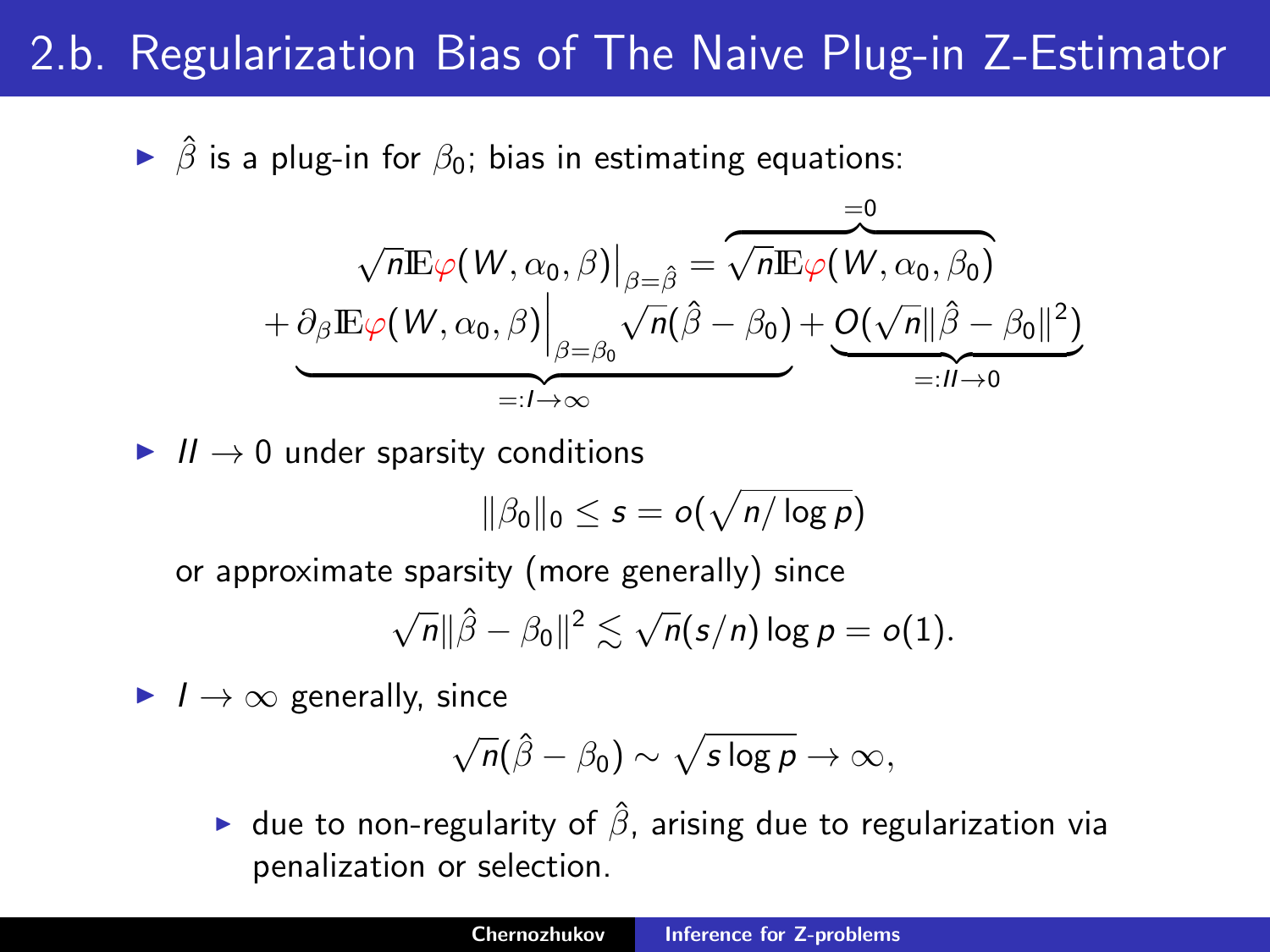## 3. Solution: Solve Z-problems with Orthogonal Scores



**IF** Then we can simply use plug-in estimators  $\hat{\eta}$ , based on regularization via penalization or selection, to form Z-estimators of  $\alpha_0$ :

 $\mathbb{E}_n[\psi(W, \check{\alpha}, \hat{\eta})] = 0.$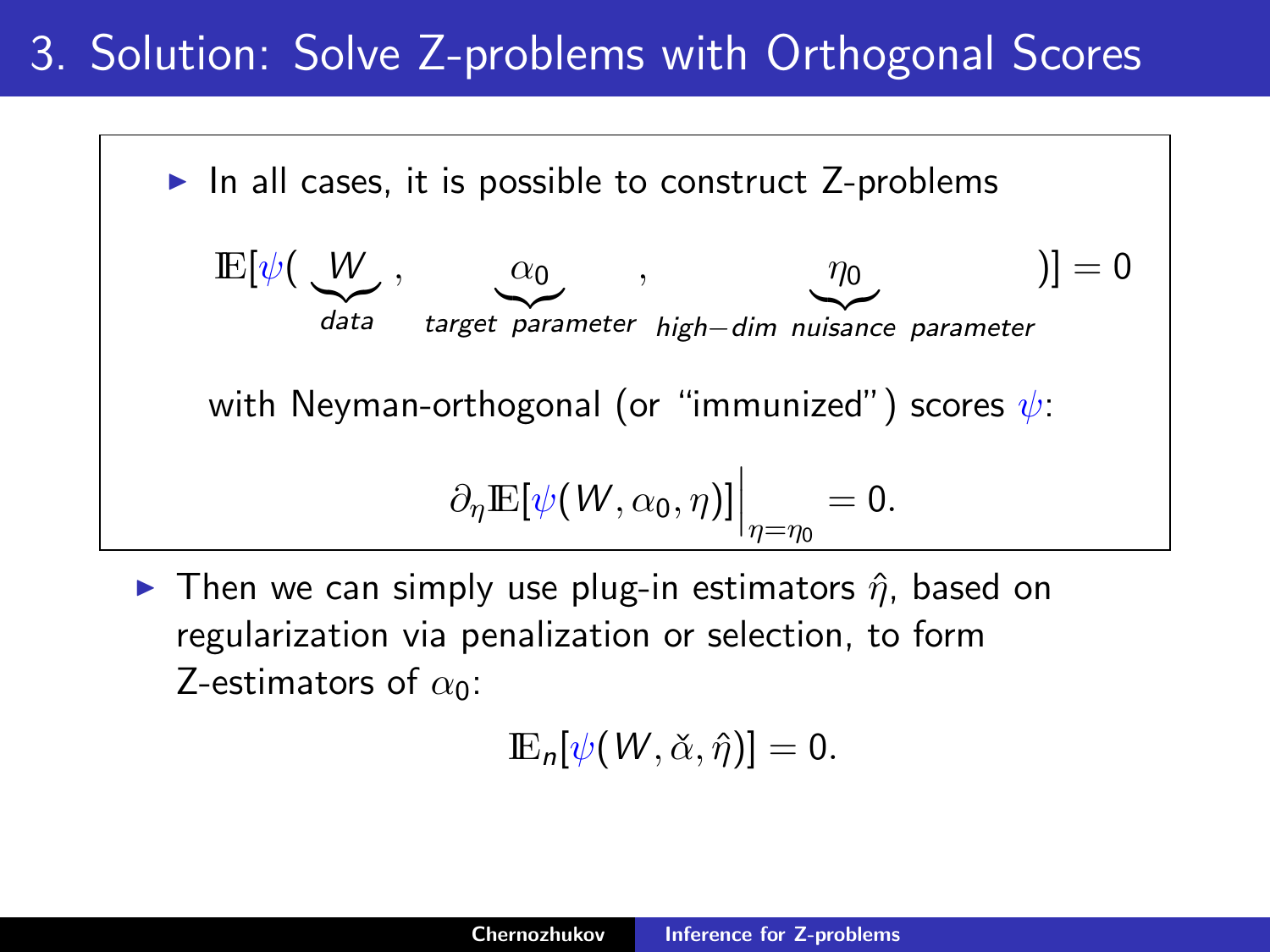## 3. Solution: Solve Z-problems with Orthogonal Scores



**IF** Then we can simply use plug-in estimators  $\hat{\eta}$ , based on regularization via penalization or selection, to form Z-estimators of  $\alpha_0$ :

$$
\mathbb{E}_n[\psi(W,\check{\alpha},\hat{\eta})]=0.
$$

 $\triangleright$  Note that  $\varphi \neq \psi$  + extra nuisance parameters!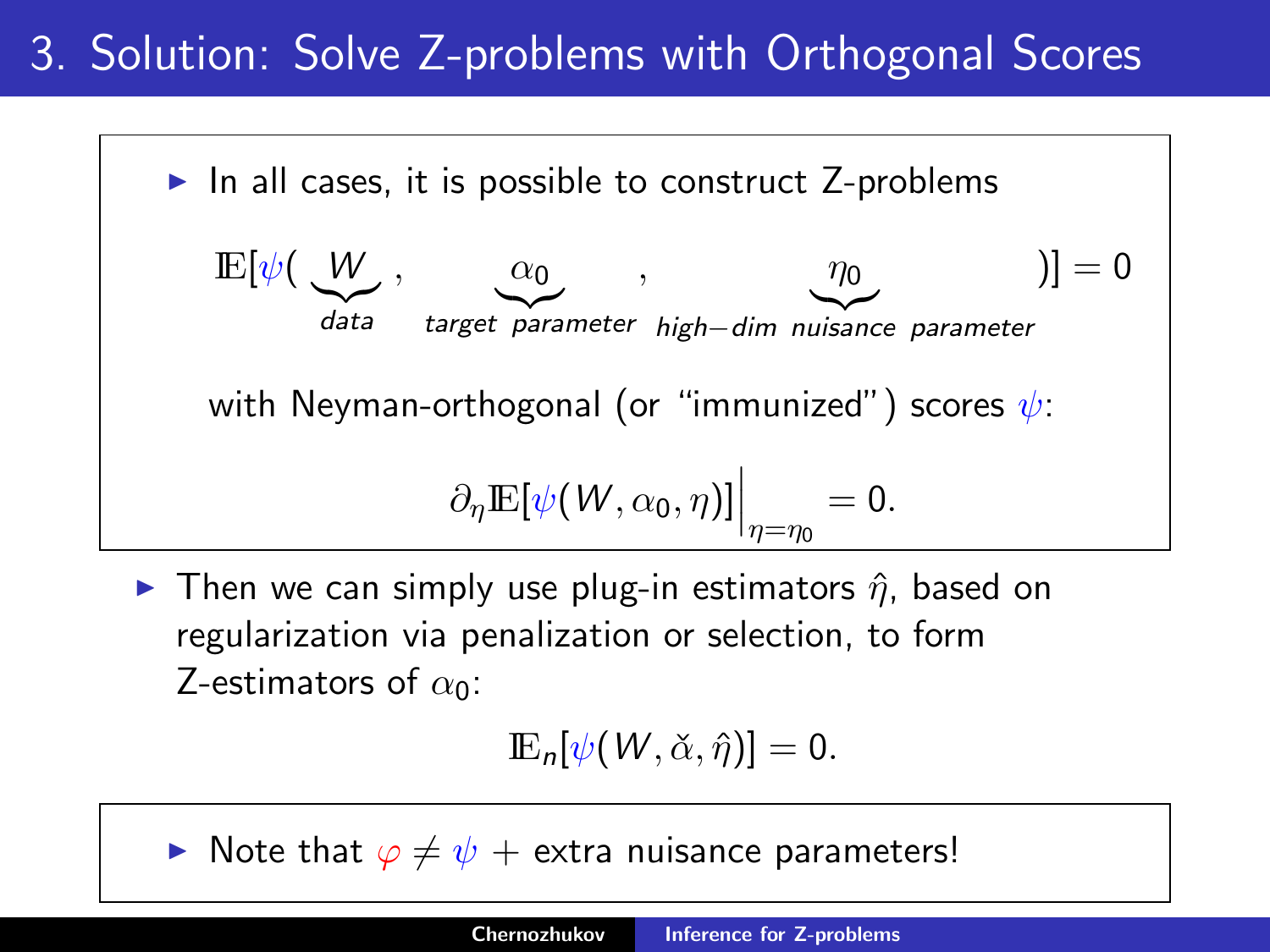# 3.a. Distribution of the Z-Estimator with Orthogonal **Scores**

$$
p=200, n=100
$$



 $\implies$  low bias, accurate confidence intervals obtained in a series of our papers, ArXiv, 2010, 2011, ...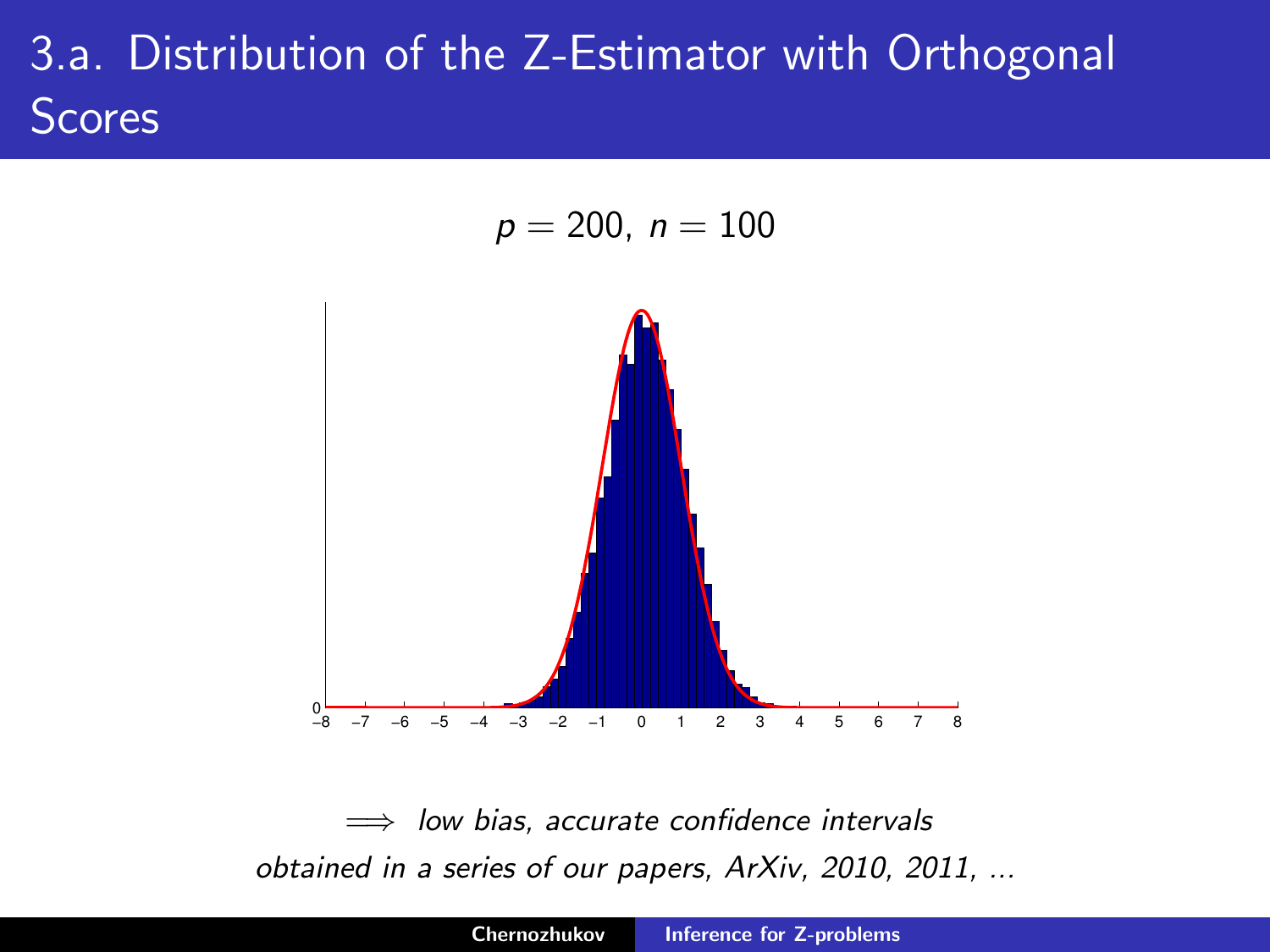# 3.b. Regularization Bias of The Orthogonal Plug-in Z-Estimator

 $\blacktriangleright$  Expand the bias in estimating equations:

$$
\sqrt{n} \mathbb{E} \psi(W, \alpha_0, \eta) \Big|_{\eta = \hat{\eta}} = \overbrace{\sqrt{n} \mathbb{E} \psi(W, \alpha_0, \eta_0)}^{\text{=0}} + \underbrace{\partial_\eta \mathbb{E} \psi(W, \alpha_0, \eta_0)}^{\text{=0}} + \underbrace{\partial_\eta \mathbb{E} \psi(W, \alpha_0, \eta_0)}^{\text{=0}} \Big|_{\eta = \eta_0}^{\text{=0}} + \underbrace{\mathcal{O}(\sqrt{n} \|\hat{\eta} - \eta_0\|^2)}^{\text{=0}} = \overbrace{\mathbb{E} \mathbb{E} \mathbb{E} \psi(W, \alpha_0, \eta_0)}^{\text{=0}}
$$

 $\blacktriangleright$   $II \rightarrow 0$  under sparsity conditions

$$
\|\eta_0\|_0 \leq s = o(\sqrt{n/\log p})
$$

or approximate sparsity (more generally) since

$$
\sqrt{n}\|\hat{\eta}-\eta_0\|^2\lesssim \sqrt{n}(s/n)\log p=o(1).
$$

 $I = 0$  by Neyman orthogonality.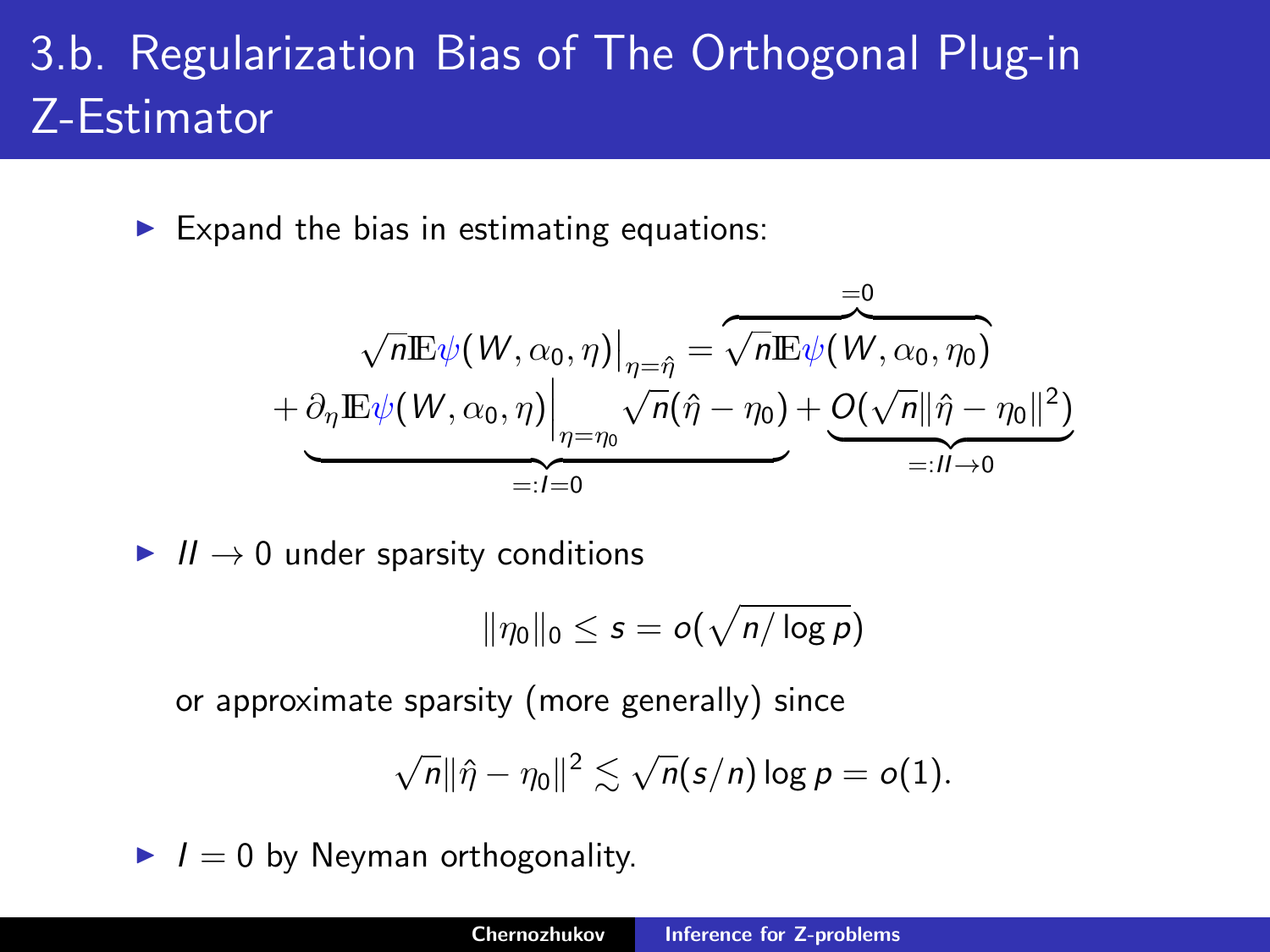### 3c. Theoretical result I

Approximate sparsity: after sorting absolute values of components of  $\eta_0$  decay fast enough:

$$
|\eta_0|_{(j)} \leq Aj^{-a}, \quad a > 1.
$$

#### Theorem (BCK, Informal Statement)

Uniformly within a class of approximately sparse models with restricted isometry conditions

$$
\sigma_n^{-1}\sqrt{n}(\check{\alpha}-\alpha_0)\leadsto N(0,1),
$$

where  $\sigma_n^2$  is conventional variance formula for Z-estimators assuming  $\eta_0$  is known. If the orthogonal score is efficient score, then  $\check{\alpha}$  is semi-parametrically efficient.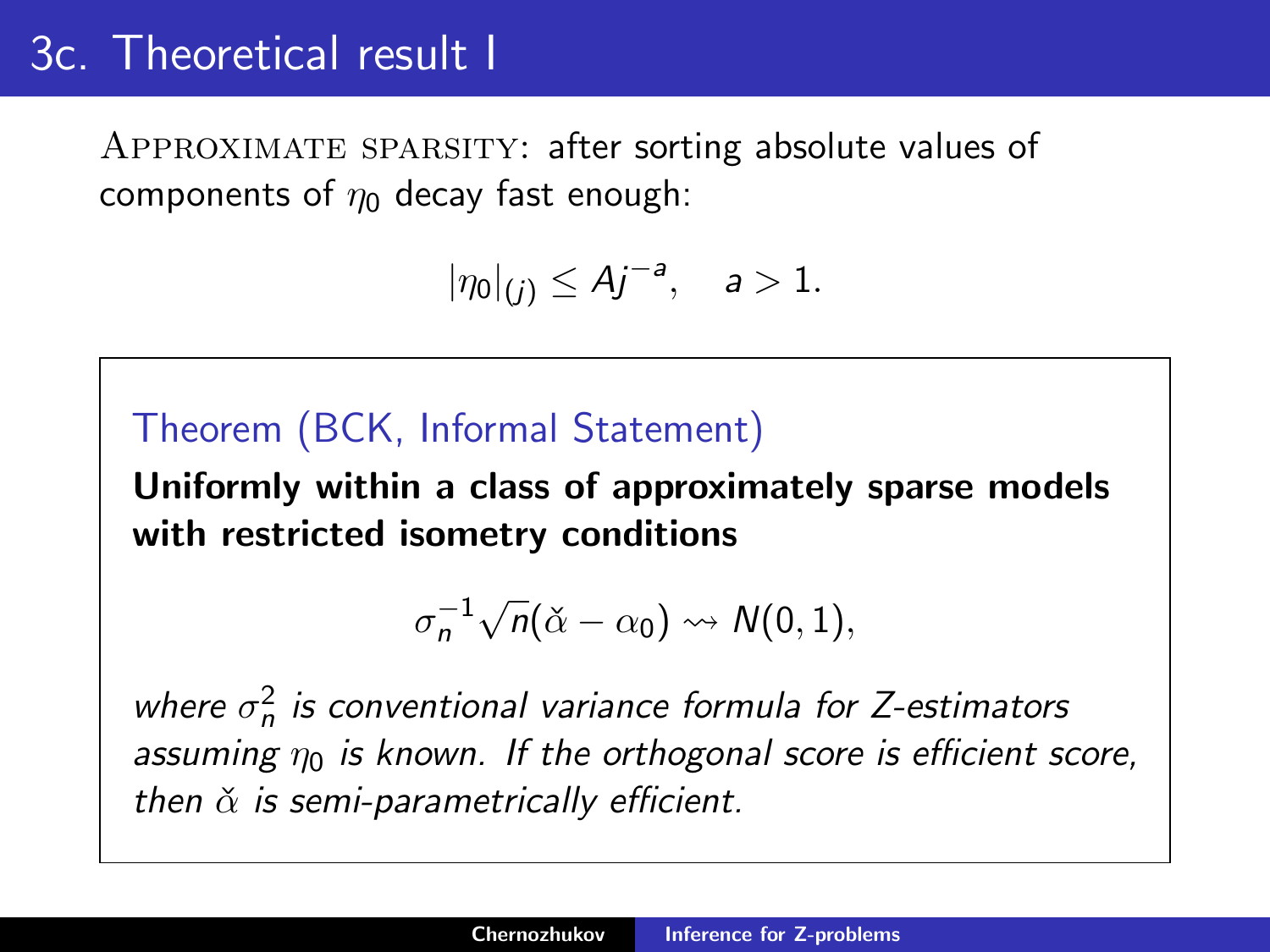- $\triangleright$  In low-dimensional parametric settings, it was used by Neyman (56, 79) to deal with crudely estimated nuisance parameters. Frisch-Waugh-Lovell partialling out goes back to the 30s.
- $\triangleright$  Newey (1990, 1994), Van der Vaart (1990), Andrews (1994), Robins and Rotnitzky (1995), and Linton (1996) used orthogonality in semi parametric problems.
- $\triangleright$  For  $p \gg n$  settings, Belloni, Chernozhukov, and Hansen (ArXiv 2010a,b) first used Neyman-orthogonality in the context of IV models. The  $\eta_0$  was the parameter of the optimal instrument function, estimated by Lasso and OLS-post-Lasso methods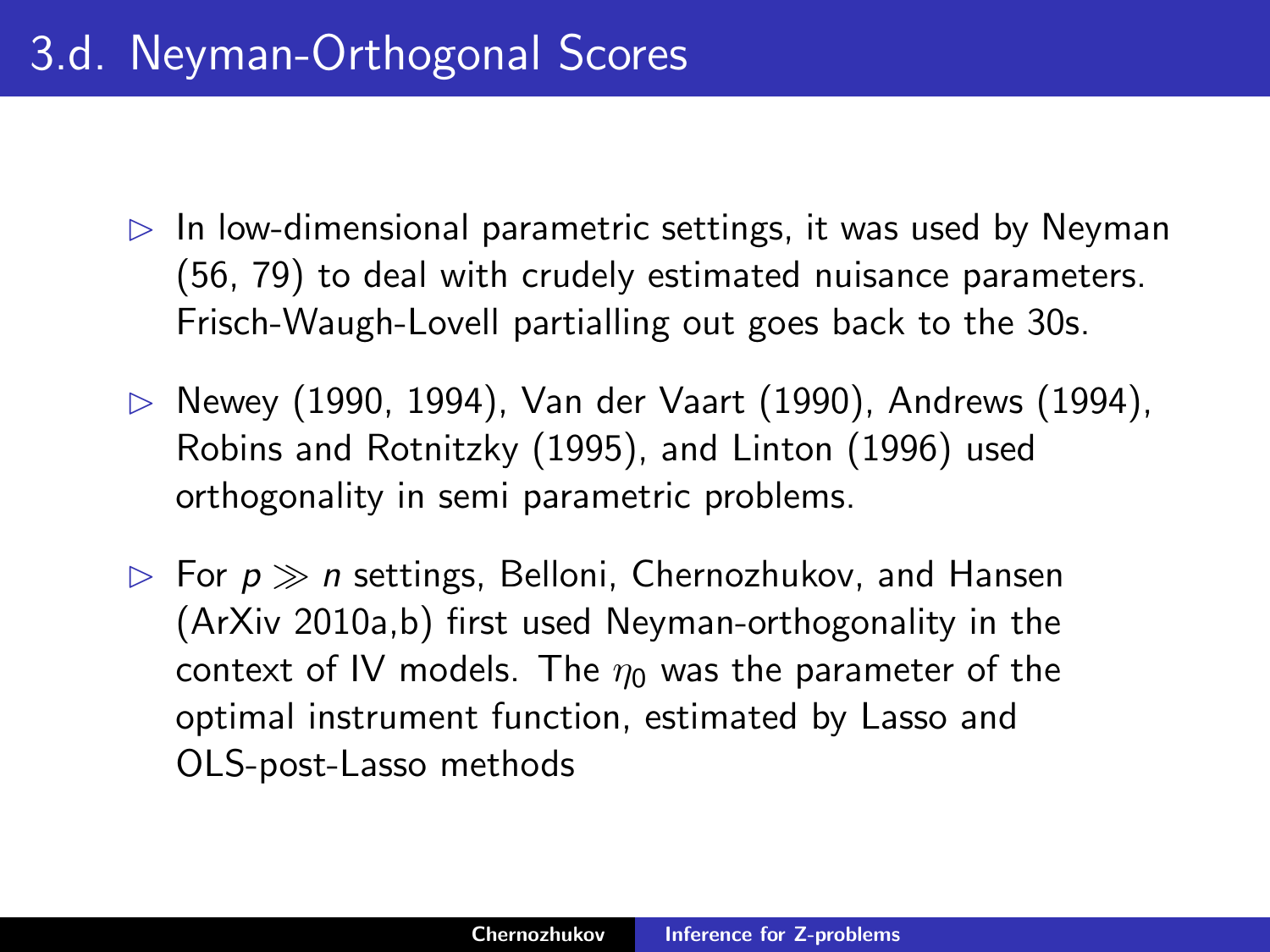## 3.f. Examples of Orthogonal Scores: Least Squares

 $\blacktriangleright$  Least squares:

$$
\psi(W_i, \alpha, \eta_0) = {\tilde{y}_i - \tilde{d}_i \alpha} \tilde{d}_i,
$$
  
\n
$$
y_i = x'_i \eta_{10} + \tilde{y}_i, \quad \mathbb{E}[\tilde{y}_i x_i] = 0,
$$
  
\n
$$
d_i = x'_i \eta_{20} + \tilde{d}_i, \quad \mathbb{E}[\tilde{d}_i x_i] = 0.
$$

Thus the orthogonal score is constructed by Frisch-Waugh partialling out from  $y_i$  and  $d_i$ . Here

$$
\eta_0:=(\eta'_{10},\eta'_{20})'
$$

can be estimated by sparsity based methods, e.g. OLS-post-Lasso.

Semi-parametrically efficient under homoscedasticity.

▶ Reference: Belloni, Chernozhukov, Hansen (ArXiv, 2011a,b).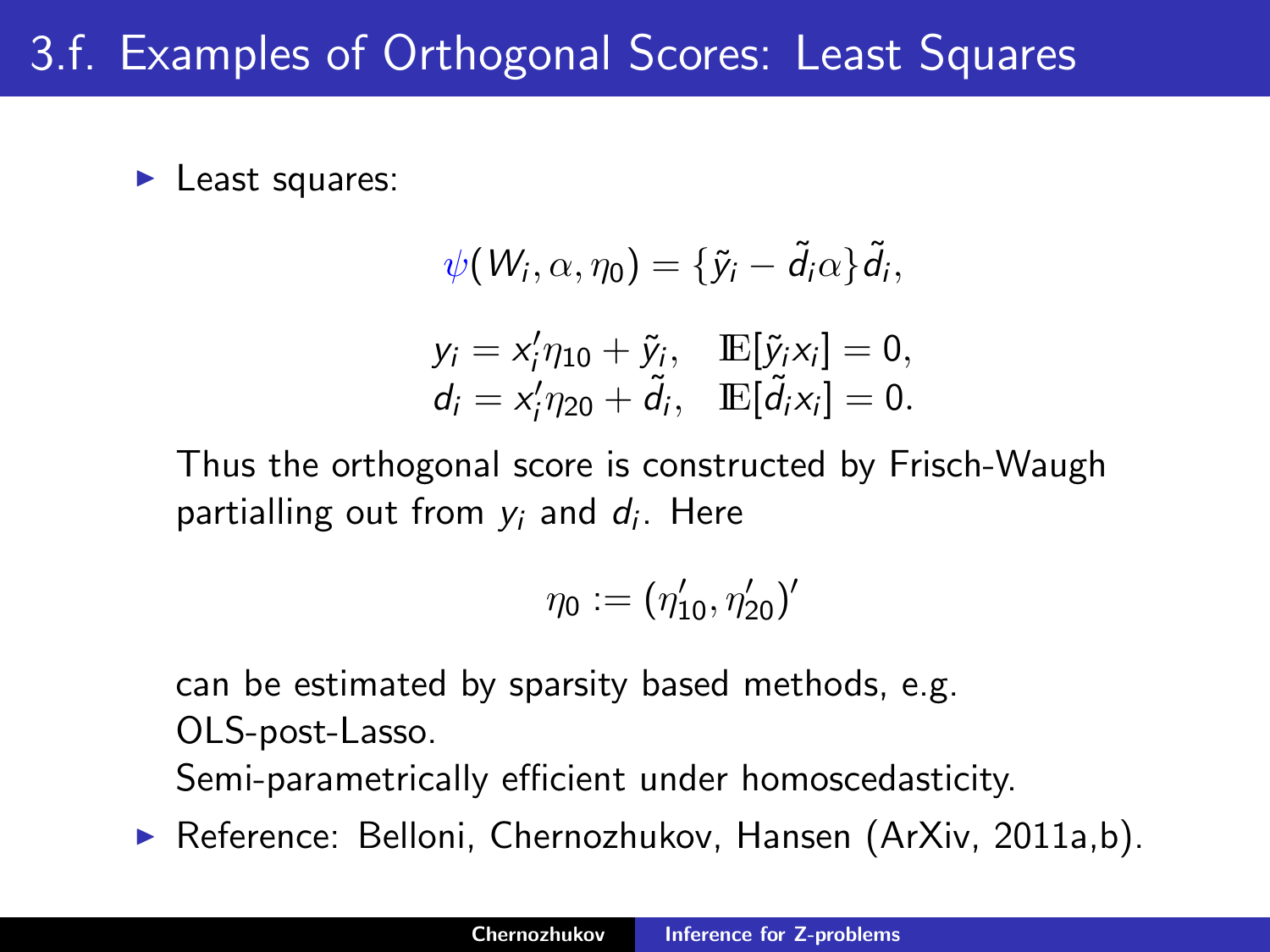## 3.f. Examples of Orthogonal Scores: LAD regression

 $\blacktriangleright$  LAD regression:

$$
\psi(W_i,\alpha,\eta_0)=\{1(y_i\leq d_i\alpha+x_i'\beta_0)-1/2\}\tilde{d}_i,
$$

where

$$
f_i d_i = f_i x'_i \gamma_0 + \tilde{d}_i, \qquad \mathbb{E}[\tilde{d}_i f_i x_i] = 0,
$$
  
\n
$$
f_i := f_{y_i | d_i, x_i}(d_i \alpha_0 + x'_i \beta_0 | d_i, x_i).
$$

Here

$$
\eta_0:=(f_{y_i|d_i,x_i}(\cdot),\alpha_0',\beta_0',\gamma_0')'
$$

can be estimated by sparsity based methods, by L1-penalized LAD and by OLS-post-Lasso. Semi-parametrically efficient.

▶ Reference: Belloni, Chernozhukov, Kato (ArXiv, 2013a,b).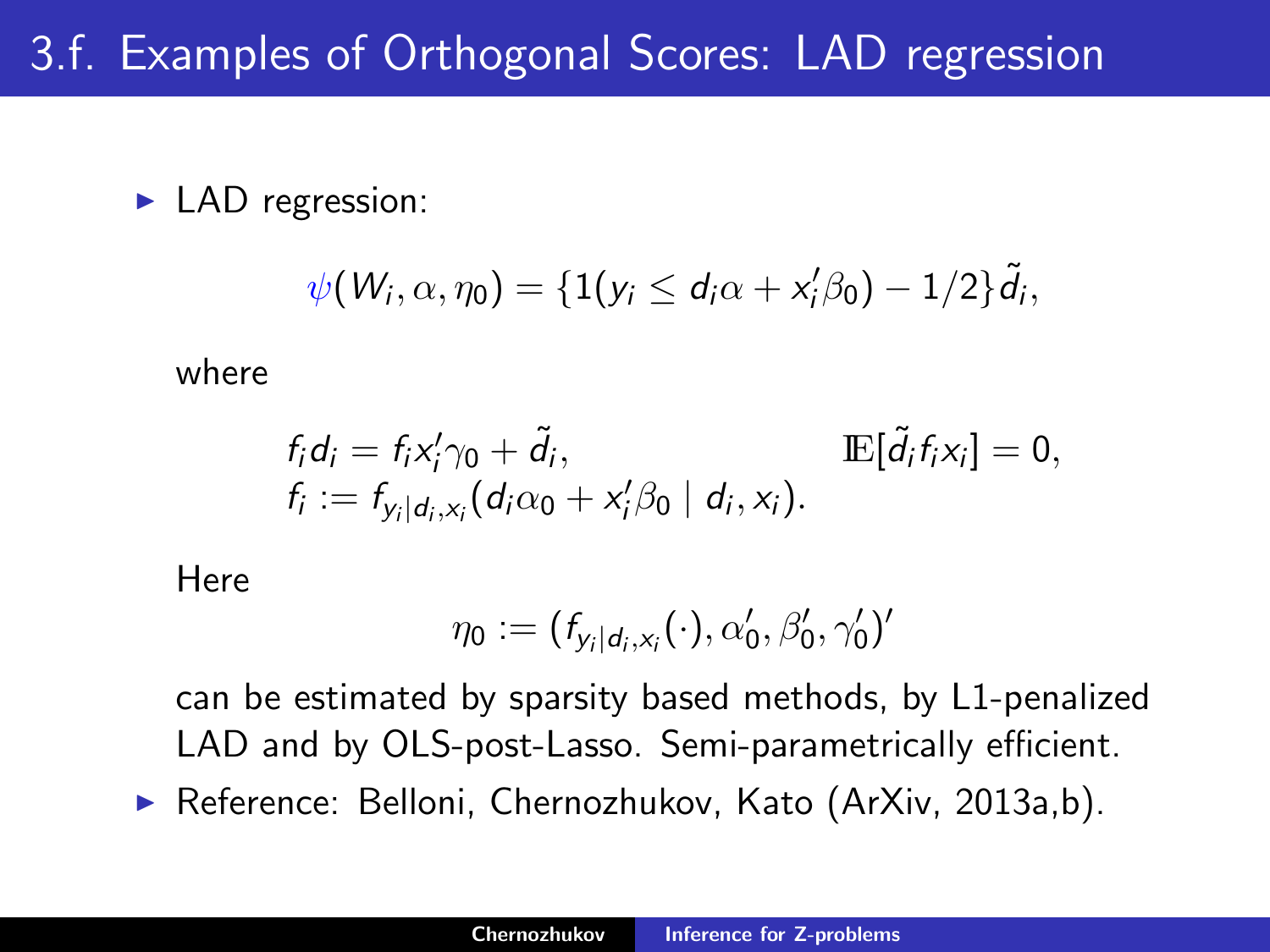## 3.f. Examples of Orthogonal Scores: Logistic regression

 $\blacktriangleright$  Logistic regression,

$$
\psi(W_i, \alpha, \eta_0) = \{y_i - \Lambda(d_i\alpha + x'_i\beta_0)\}\tilde{d}_i/\sqrt{w_i},
$$
  

$$
\sqrt{w_i}d_i = \sqrt{w_i}x'_i\gamma_0 + \tilde{d}_i, \quad \mathbb{E}[\sqrt{w_i}\tilde{d}_i x_i] = 0,
$$
  

$$
w_i = \Lambda(d_i\alpha_0 + x'_i\beta_0)(1 - \Lambda(d_i\alpha_0 + x'_i\beta_0))
$$

**Here** 

$$
\eta_0:=(\alpha_0',\beta_0',\gamma_0')'
$$

can be estimated by sparsity based methods, by L1-penalized logistic regression and by OLS-post-Lasso. Semi-parametrically efficient.

▶ Reference: Belloni, Chernozhukov, Ying (ArXiv, 2013).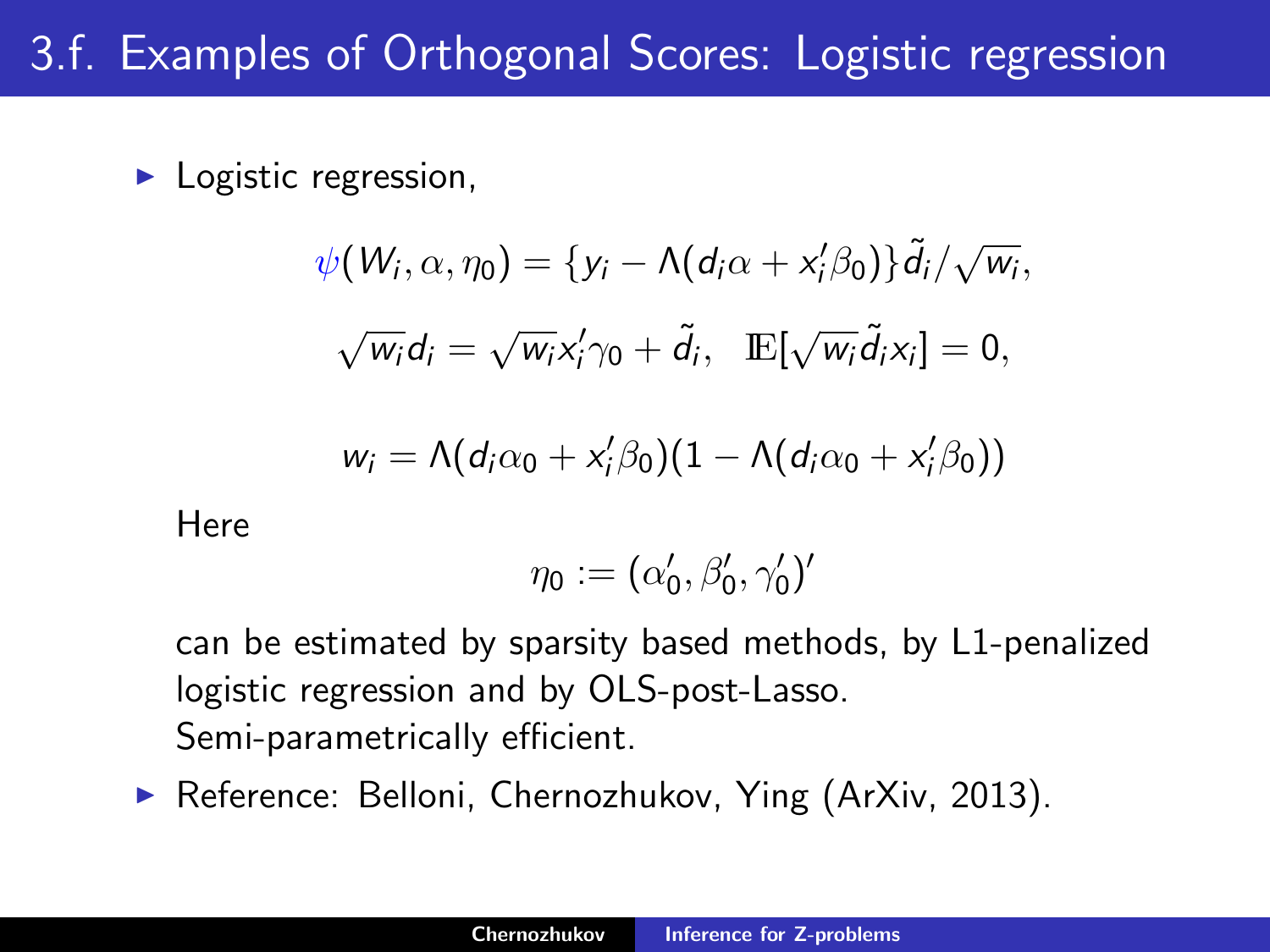## 4. Generalization: Many Target Parameters



 $\blacktriangleright$  The can simply use plug-in estimators  $\hat{\eta}_j$ , based on regularization via penalization or selection, to form Z-estimators of  $\alpha_{i0}$ :

$$
\mathbb{E}_n[\psi_j(W,\check{\alpha}_j,\hat{\eta}_j)] = 0, \quad j = 1,...,p_1.
$$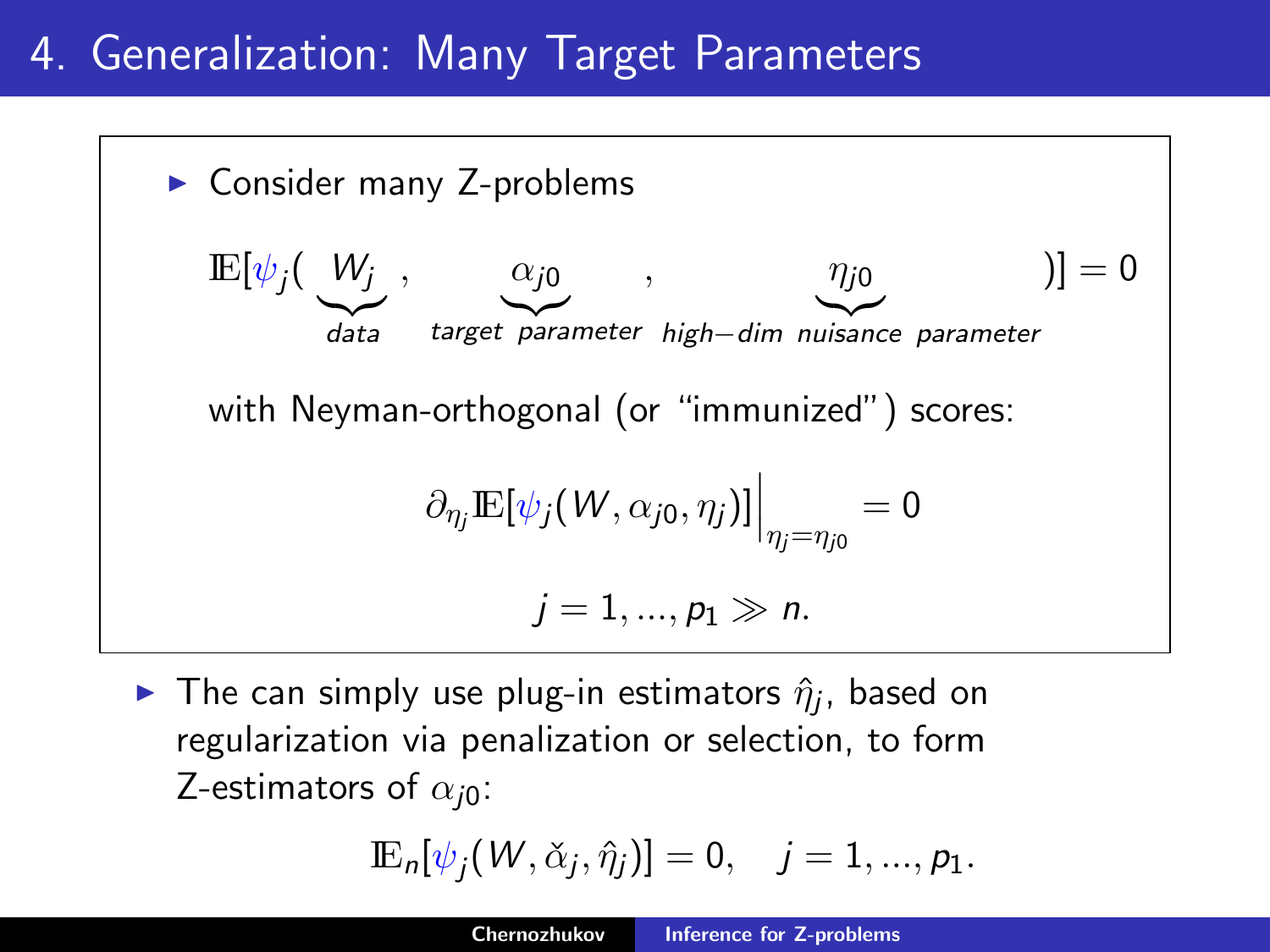## 4. Generalization: Many Target Parameters

#### Theorem (BCK, Informal Statement)

Uniformly within a class of approximately sparse models with restricted isometry conditions holding uniformly in  $j = 1, ..., p_1$  and  $(\log p_1)^7 = o(n)$ ,

 $\sup_{R \in \text{rectangles in } \mathbb{R}^{p_1}} |P(\{\sigma_{jn}^{-1}\})|$  $\sqrt{n}(\check{\alpha}_j - \alpha_{j0})\}_{j=1}^{p_1} \in R$ ) – P $(\mathcal{N} \in R)| \to 0$ ,

where  $\sigma_{jn}^2$  is conventional variance formula for Z-estimators assuming  $\eta_{j0}$ is known, and  $N$  is the normal random  $p_1$ -vector that has mean zero and matches the large sample covariance function of  $\{\sigma_{jn}^{-1}$  $\sqrt{n}(\check{\alpha}_j - \alpha_{j0})\}_{j=1}^{p_1}$ . Moreover, we can estimate  $P(\mathcal{N} \in R)$  by **Multiplier Bootstrap**.

- $\triangleright$  These results allow construction of simultaneous confidence rectangles on all target coefficients as well as control of the family-wise-error rate (FWER) in hypothesis testing.
- $\triangleright$  Rely on Gaussian Approximation Results and Multiplier Bootstrap proposed in Chernozhukov, Chetverikov, Kato (ArXiv 2012, 2013).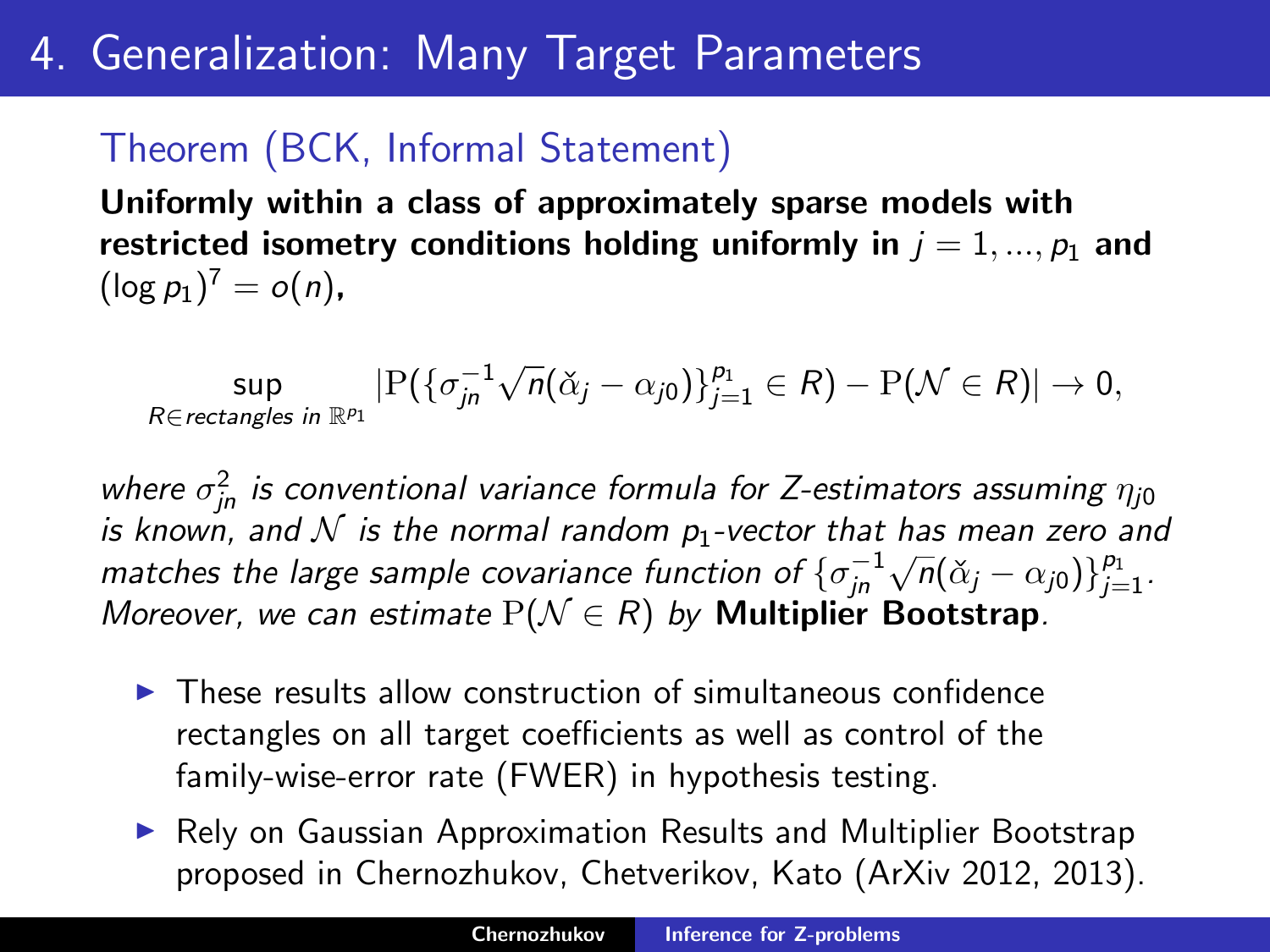## 5. Literature: Neyman-Orthogonal Scores vs. Debiasing

 $\triangleright$  ArXiv 2010-2011 – use of orthogonal scores linear models

- a. Belloni, Chernozhukov, Hansen (ArXiv, 2010a, 2010b ,2011a, 2011b): use OLS-post-Lasso methods to estimate nuisance parameters in instrumental and mean regression;
- b. Zhang and Zhang (ArXiv, 2011): introduces debiasing  $+$  use Lasso methods to estimate nuisance parameters in mean regression;
- $\triangleright$  ArXiv 2013-2014 non-linear models
	- c. Belloni, Chernozhukov, Kato (ArXiv, 2013), Belloni, Chernozhukov, Wang(ArXiv, 2013);
	- d. Javanmard and Montanari (ArXiv, 2013 a,b); van de Geer and co-authors (ArXiv, 2013);
	- e. Han Liu and co-authors (ArXiv 2014)
- $\blacktriangleright$  [b,d] introduce de-biasing of an initial estimator  $\hat{\alpha}$ . We can interpret "debiased" estimators= Bickel's "one-step" correction of an initial estimator in Z-problems with Neyman-orthogonal scores. They are first-order-equivalent to our estimators.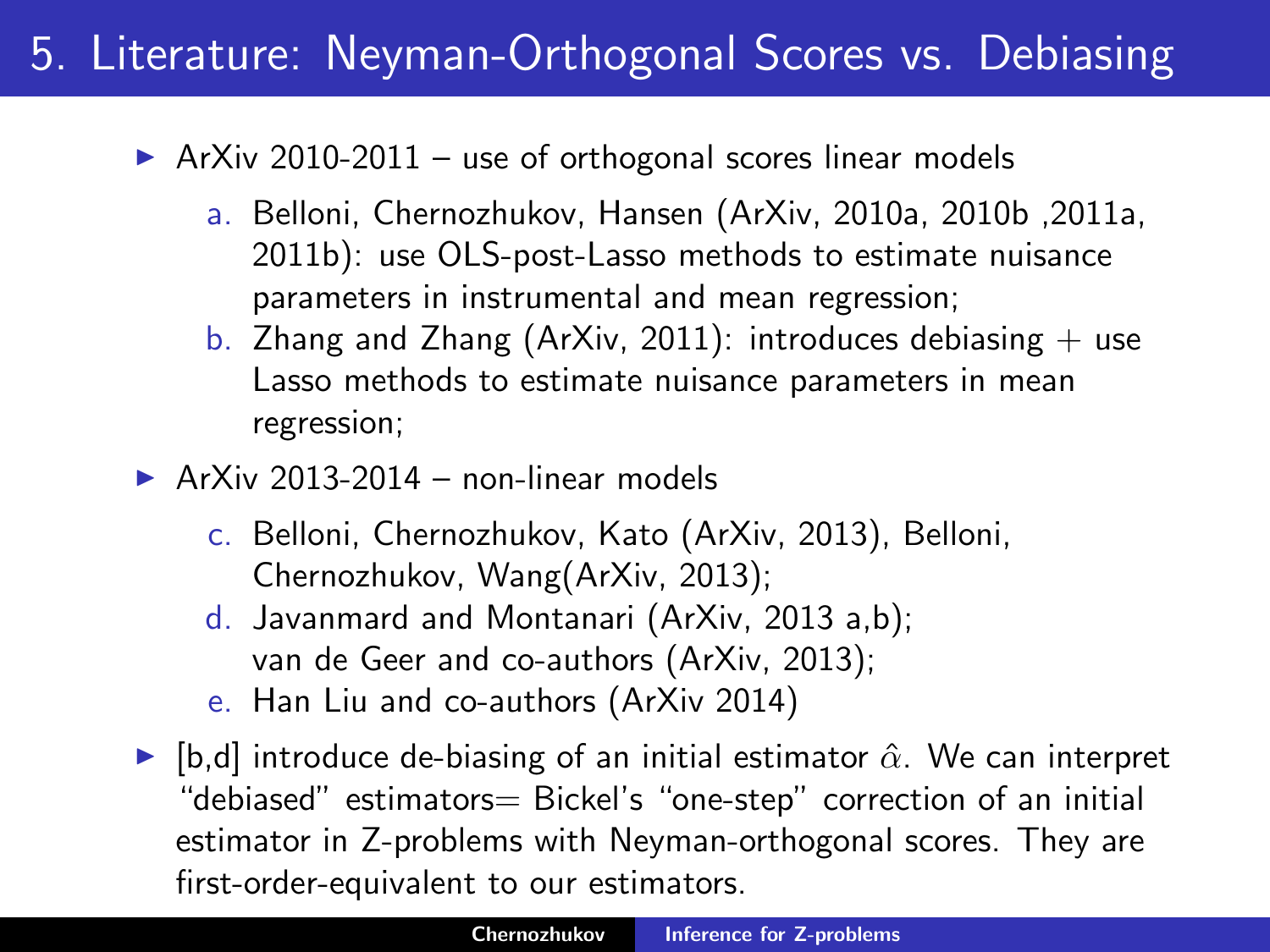

Without Orthogonalization With Orthogonalization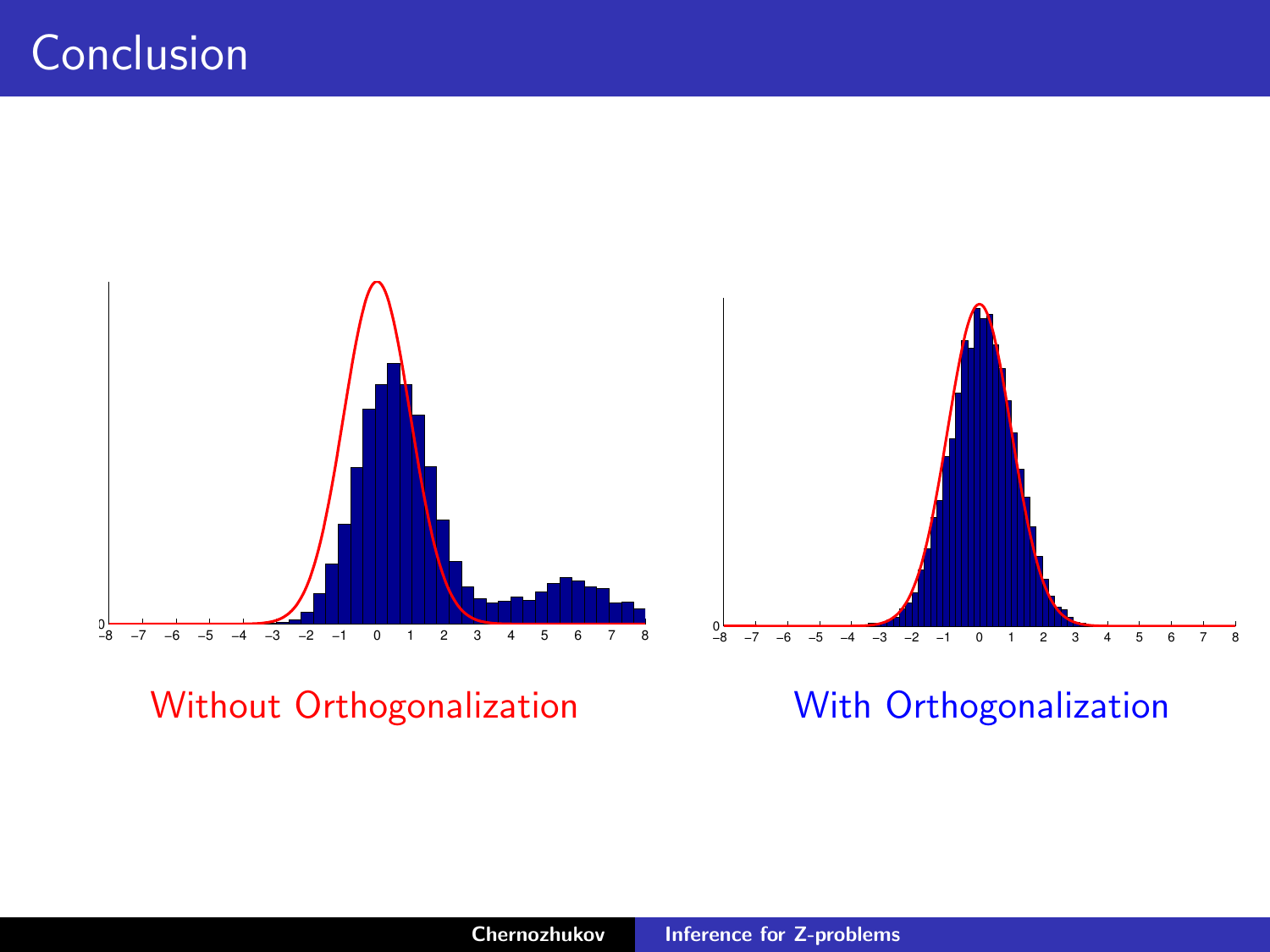# **Bibliography**

- ▶ Sparse Models and Methods for Optimal Instruments with an Application to Eminent Domain, Alexandre Belloni, Daniel Chen, Victor Chernozhukov, Christian Hansen (arXiv 2010, Econometrica)
- $\triangleright$  LASSO Methods for Gaussian Instrumental Variables Models. Alexandre Belloni, Victor Chernozhukov, Christian Hansen (arXiv 2010)
- $\blacktriangleright$  Inference for High-Dimensional Sparse Econometric Models, Alexandre Belloni, Victor Chernozhukov, Christian Hansen (arXiv 2011, World Congress of Econometric Society, 2010)
- $\triangleright$  Confidence Intervals for Low-Dimensional Parameters in High-Dimensional Linear Models, Cun-Hui Zhang, Stephanie S. Zhang (arXiv 2011, JRSS(b))
- **Inference on Treatment Effects After Selection Amongst** High-Dimensional Controls, Alexandre Belloni, Victor Chernozhukov, Christian Hansen (arXiv 2011, Review of Economic Studies)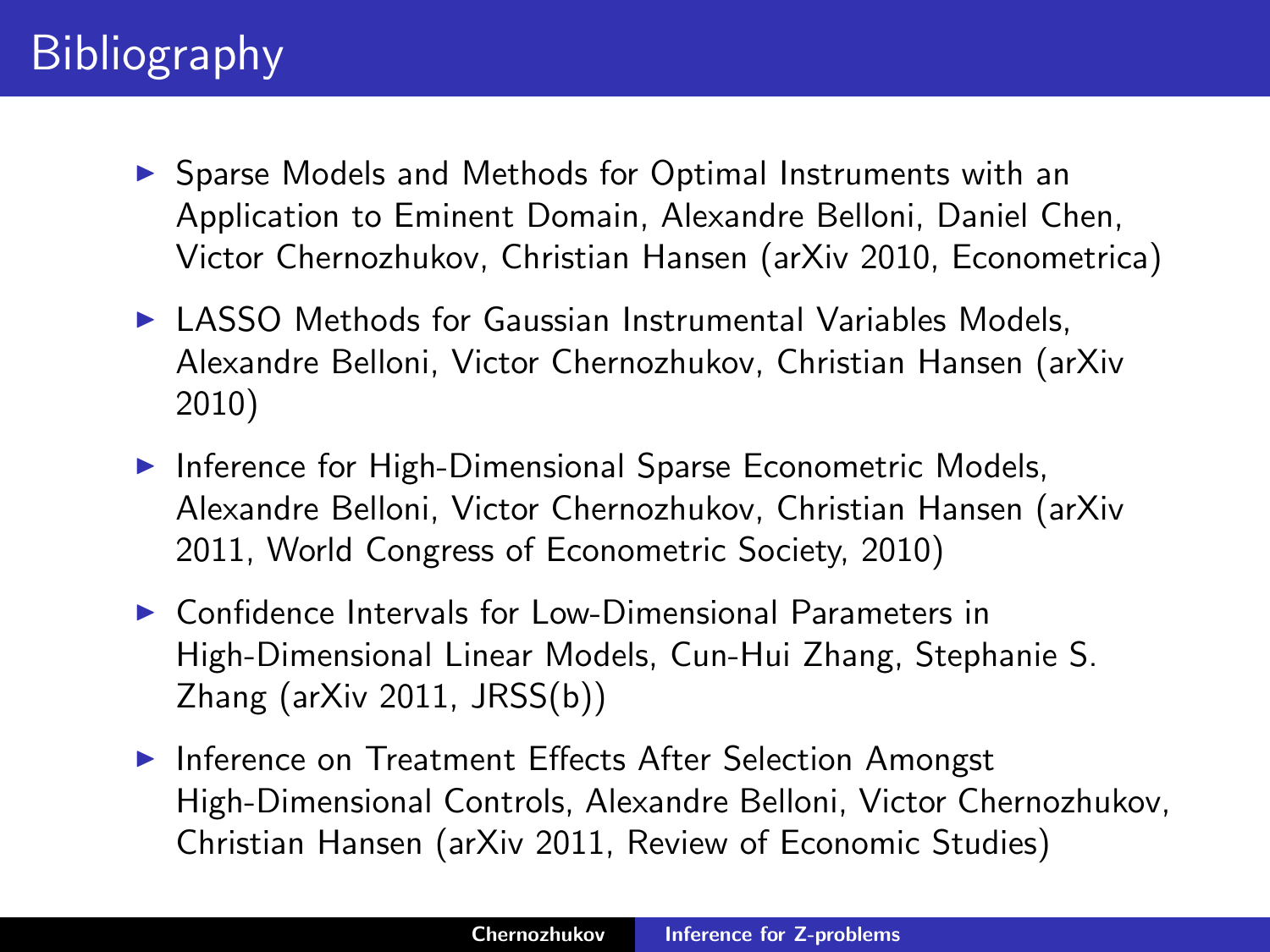- $\triangleright$  Gaussian approximations and multiplier bootstrap for maxima of sums of high-dimensional random vectors, Victor Chernozhukov, Denis Chetverikov, Kengo Kato (arXiv 2012, Annals of Statistics)
- $\triangleright$  Comparison and anti-concentration bounds for maxima of Gaussian random vectors Victor Chernozhukov, Denis Chetverikov, Kengo Kato (arXiv 2013, Probability Theory and Related Fields)
- ▶ Uniform Post Selection Inference for LAD Regression and Other Z-estimation problems, Alexandre Belloni, Victor Chernozhukov, Kengo Kato (arXiv 2013, oberwolfach 2012, Biometrika)
- $\triangleright$  On asymptotically optimal confidence regions and tests for high-dimensional models, Sara van de Geer, Peter Bhlmann, Ya'acov Ritov, Ruben Dezeure (arXiv 2013, Annals of Statistics)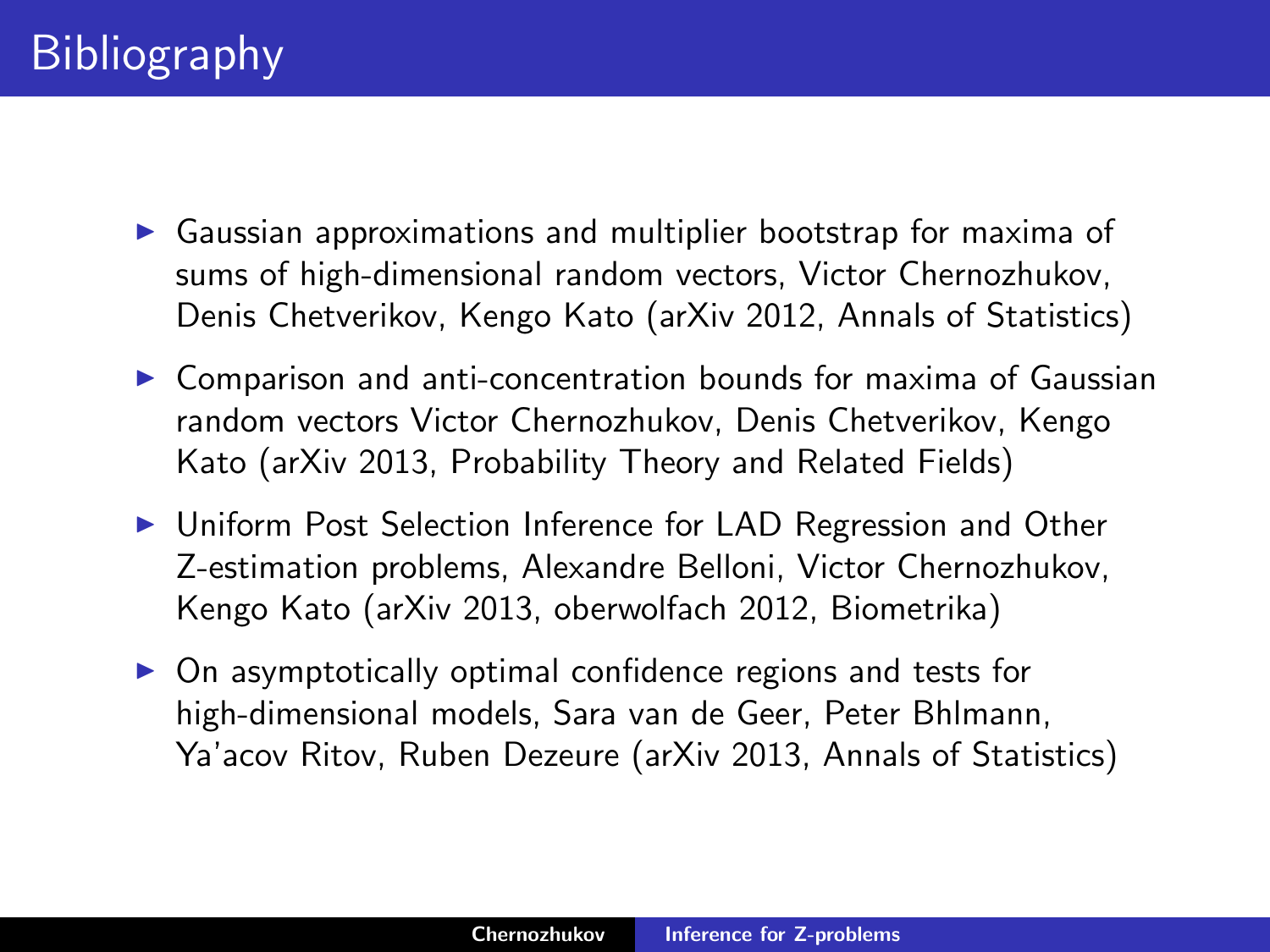- ▶ Honest Confidence Regions for a Regression Parameter in Logistic Regression with a Large Number of Controls, Alexandre Belloni, Victor Chernozhukov, Ying Wei (ArXiv 2013)
- ▶ Valid Post-Selection Inference in High-Dimensional Approximately Sparse Quantile Regression Models, Alexandre Belloni, Victor Chernozhukov, Kengo Kato (ArXiv 2013)
- ▶ Confidence Intervals and Hypothesis Testing for High-Dimensional Regression, Adel Javanmard and Andrea Montanari (arXiv 2013, J. Mach. Learn. Res.)
- $\triangleright$  Pivotal estimation via square-root Lasso in nonparametric regression Alexandre Belloni, Victor Chernozhukov, Lie Wang, (arXiv 2013, Annals of Statistics)